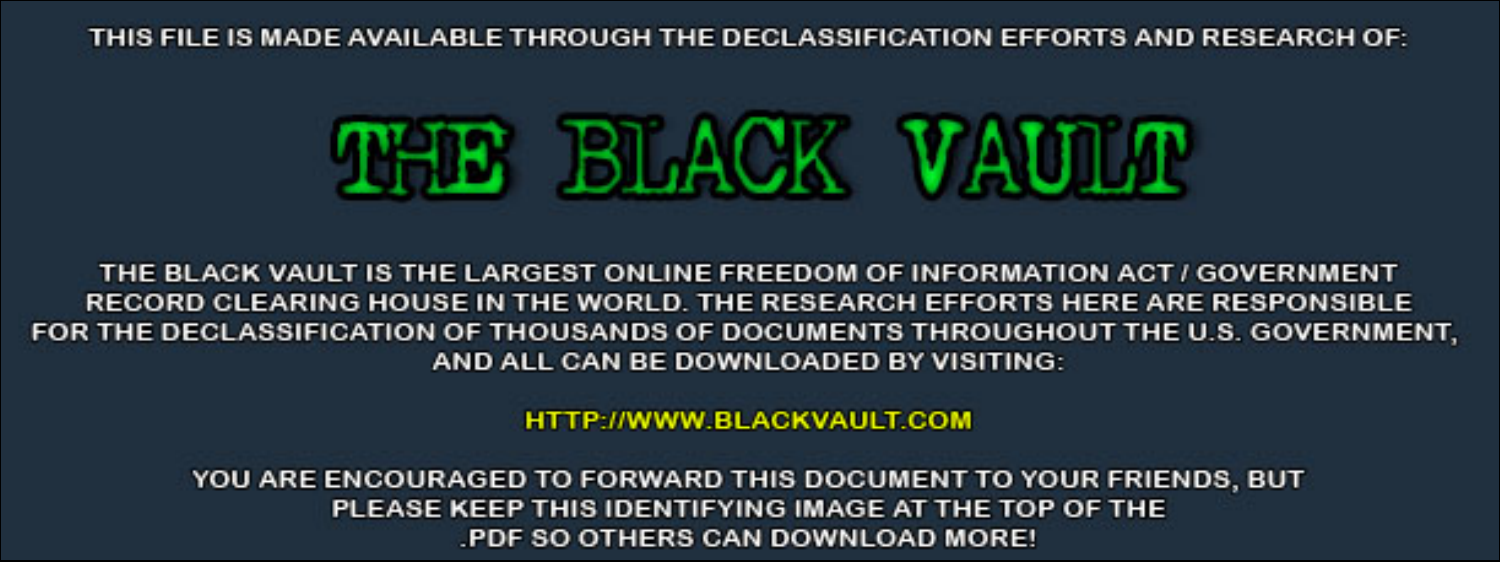| <b>REPORT DOCUMENTATION PAGE</b>                                                                                                                                                                                                                                                                                                                                                                                                                         |                                                    |                                                |                                      |                                      | Form Approved                                                                                                                                                                                                               |  |
|----------------------------------------------------------------------------------------------------------------------------------------------------------------------------------------------------------------------------------------------------------------------------------------------------------------------------------------------------------------------------------------------------------------------------------------------------------|----------------------------------------------------|------------------------------------------------|--------------------------------------|--------------------------------------|-----------------------------------------------------------------------------------------------------------------------------------------------------------------------------------------------------------------------------|--|
| Public reporting burden for this collection of information is estimated to average 1 hour per response, including the time for reviewing instructions, searching existing data sources, gathering and maintaining the data nee                                                                                                                                                                                                                           |                                                    |                                                |                                      |                                      | OMB No. 0704-0188                                                                                                                                                                                                           |  |
| completing and reviewing this collection of information. Send comments regarding this burden estimate or any other aspect of this collection of information, including suggestions for reducing this burden to Department of D<br>Washington Headquarters Services, Directorate for Information Operations and Reports (0704-0188), 1215 Jefferson Davis Highway, Suite 1204, Arlington, VA 22202-4302. Respondents should be aware that notwithstanding |                                                    |                                                |                                      |                                      |                                                                                                                                                                                                                             |  |
| THE ABOVE ADDRESS.                                                                                                                                                                                                                                                                                                                                                                                                                                       |                                                    |                                                |                                      |                                      | any other provision of law, no person shall be subject to any penalty for failing to comply with a collection of information if it does not display a currently valid OMB control number. PLEASE DO NOT RETURN YOUR FORM TO |  |
| 1. REPORT DATE (DD-MM-YYYY)<br>$17 - 05 - 2005$                                                                                                                                                                                                                                                                                                                                                                                                          |                                                    | 2. REPORT TYPE                                 | FINAL                                |                                      | 3. DATES COVERED (From - To)                                                                                                                                                                                                |  |
| <b>4. TITLE AND SUBTITLE</b>                                                                                                                                                                                                                                                                                                                                                                                                                             |                                                    |                                                |                                      |                                      | <b>5a. CONTRACT NUMBER</b>                                                                                                                                                                                                  |  |
|                                                                                                                                                                                                                                                                                                                                                                                                                                                          |                                                    | Understanding and Defeating Islamic Extremists |                                      |                                      |                                                                                                                                                                                                                             |  |
|                                                                                                                                                                                                                                                                                                                                                                                                                                                          |                                                    |                                                |                                      |                                      | <b>5b. GRANT NUMBER</b>                                                                                                                                                                                                     |  |
|                                                                                                                                                                                                                                                                                                                                                                                                                                                          |                                                    |                                                |                                      |                                      | <b>5c. PROGRAM ELEMENT NUMBER</b>                                                                                                                                                                                           |  |
| 6. AUTHOR(S)                                                                                                                                                                                                                                                                                                                                                                                                                                             |                                                    |                                                |                                      |                                      | <b>5d. PROJECT NUMBER</b>                                                                                                                                                                                                   |  |
|                                                                                                                                                                                                                                                                                                                                                                                                                                                          | Commander Brent J. Griffin, USN                    |                                                |                                      |                                      | <b>5e. TASK NUMBER</b>                                                                                                                                                                                                      |  |
| Paper Advisor (if Any): N/A                                                                                                                                                                                                                                                                                                                                                                                                                              |                                                    |                                                |                                      |                                      | <b>5f. WORK UNIT NUMBER</b>                                                                                                                                                                                                 |  |
|                                                                                                                                                                                                                                                                                                                                                                                                                                                          |                                                    |                                                |                                      |                                      |                                                                                                                                                                                                                             |  |
|                                                                                                                                                                                                                                                                                                                                                                                                                                                          | 7. PERFORMING ORGANIZATION NAME(S) AND ADDRESS(ES) |                                                |                                      |                                      | <b>8. PERFORMING ORGANIZATION REPORT</b><br><b>NUMBER</b>                                                                                                                                                                   |  |
| Joint Military Operations Department                                                                                                                                                                                                                                                                                                                                                                                                                     |                                                    |                                                |                                      |                                      |                                                                                                                                                                                                                             |  |
| Naval War College                                                                                                                                                                                                                                                                                                                                                                                                                                        |                                                    |                                                |                                      |                                      |                                                                                                                                                                                                                             |  |
| 686 Cushing Road                                                                                                                                                                                                                                                                                                                                                                                                                                         |                                                    |                                                |                                      |                                      |                                                                                                                                                                                                                             |  |
| Newport, RI 02841-1207                                                                                                                                                                                                                                                                                                                                                                                                                                   |                                                    |                                                |                                      |                                      |                                                                                                                                                                                                                             |  |
| 9. SPONSORING/MONITORING AGENCY NAME(S) AND ADDRESS(ES)                                                                                                                                                                                                                                                                                                                                                                                                  |                                                    |                                                |                                      |                                      | 10. SPONSOR/MONITOR'S ACRONYM(S)                                                                                                                                                                                            |  |
|                                                                                                                                                                                                                                                                                                                                                                                                                                                          |                                                    |                                                |                                      |                                      |                                                                                                                                                                                                                             |  |
|                                                                                                                                                                                                                                                                                                                                                                                                                                                          |                                                    |                                                |                                      |                                      | <b>11. SPONSOR/MONITOR'S REPORT</b>                                                                                                                                                                                         |  |
|                                                                                                                                                                                                                                                                                                                                                                                                                                                          |                                                    |                                                |                                      |                                      | <b>NUMBER(S)</b>                                                                                                                                                                                                            |  |
|                                                                                                                                                                                                                                                                                                                                                                                                                                                          |                                                    |                                                |                                      |                                      |                                                                                                                                                                                                                             |  |
| 12. DISTRIBUTION / AVAILABILITY STATEMENT                                                                                                                                                                                                                                                                                                                                                                                                                |                                                    |                                                |                                      |                                      |                                                                                                                                                                                                                             |  |
| Distribution Statement A: Approved for public release; Distribution is unlimited.                                                                                                                                                                                                                                                                                                                                                                        |                                                    |                                                |                                      |                                      |                                                                                                                                                                                                                             |  |
| 13. SUPPLEMENTARY NOTES A paper submitted to the faculty of the NWC in partial satisfaction of the                                                                                                                                                                                                                                                                                                                                                       |                                                    |                                                |                                      |                                      |                                                                                                                                                                                                                             |  |
| requirements of the JMO Department. The contents of this paper reflect my own personal views and are<br>not necessarily endorsed by the NWC or the Department of the Navy.                                                                                                                                                                                                                                                                               |                                                    |                                                |                                      |                                      |                                                                                                                                                                                                                             |  |
| 14. ABSTRACT: This paper addresses fundamental, yet unresolved, questions concerning America's                                                                                                                                                                                                                                                                                                                                                           |                                                    |                                                |                                      |                                      |                                                                                                                                                                                                                             |  |
| Global War on Terrorism (GWOT); including: Is the GWOT a subset of a much larger "clash of                                                                                                                                                                                                                                                                                                                                                               |                                                    |                                                |                                      |                                      |                                                                                                                                                                                                                             |  |
| civilizations"? What is the definition of terrorism? Who or what is the enemy in the GWOT-is it<br>terrorism, a radical ideology, or Islamic extremists? What is the proper role of the military? What is                                                                                                                                                                                                                                                |                                                    |                                                |                                      |                                      |                                                                                                                                                                                                                             |  |
| the enemy's center-of-gravity? What is our friendly center-of-gravity? What are the best strategies to                                                                                                                                                                                                                                                                                                                                                   |                                                    |                                                |                                      |                                      |                                                                                                                                                                                                                             |  |
| achieve victory? How will we know we are winning or when we have "won"? The author puts these questions                                                                                                                                                                                                                                                                                                                                                  |                                                    |                                                |                                      |                                      |                                                                                                                                                                                                                             |  |
| into a historical and social context and presents several findings, including: This is not a "clash of<br>civilizations;" our war is against extremist elements who espouse a radical ideology and the use of                                                                                                                                                                                                                                            |                                                    |                                                |                                      |                                      |                                                                                                                                                                                                                             |  |
| terrorism; we are not engaged in a "war on terrorism"--terrorism is a tactic; the enemy's center-of-                                                                                                                                                                                                                                                                                                                                                     |                                                    |                                                |                                      |                                      |                                                                                                                                                                                                                             |  |
| gravity is their radical ideology; we attack their center-of-gravity by de-legitimizing their ideology;                                                                                                                                                                                                                                                                                                                                                  |                                                    |                                                |                                      |                                      |                                                                                                                                                                                                                             |  |
| we will be unable to completely attrite the enemy or eliminate their radical beliefs; we can, however,<br>isolate and contain them; our greatest potential asset in this endeavor is the silent majority of                                                                                                                                                                                                                                              |                                                    |                                                |                                      |                                      |                                                                                                                                                                                                                             |  |
| moderate Muslims; they are a critical-yet unrealized-friendly center-of-gravity; this is a war of                                                                                                                                                                                                                                                                                                                                                        |                                                    |                                                |                                      |                                      |                                                                                                                                                                                                                             |  |
| alliances; America's most credible alliance has yet to form; we cannot "win" this war in the classical                                                                                                                                                                                                                                                                                                                                                   |                                                    |                                                |                                      |                                      |                                                                                                                                                                                                                             |  |
| military sense; the military has a role, but is not the sole focus of effort; and the definition of<br>success for the GWOT will remain elusive.                                                                                                                                                                                                                                                                                                         |                                                    |                                                |                                      |                                      |                                                                                                                                                                                                                             |  |
|                                                                                                                                                                                                                                                                                                                                                                                                                                                          |                                                    |                                                |                                      |                                      |                                                                                                                                                                                                                             |  |
| <b>15. SUBJECT TERMS</b><br>Islam, Terrorism, European Command, Measures of Effectiveness, U.S. Military, Revivalism                                                                                                                                                                                                                                                                                                                                     |                                                    |                                                |                                      |                                      |                                                                                                                                                                                                                             |  |
| <b>16. SECURITY CLASSIFICATION OF:</b>                                                                                                                                                                                                                                                                                                                                                                                                                   |                                                    |                                                | <b>17. LIMITATION</b><br>OF ABSTRACT | <b>18. NUMBER</b><br><b>OF PAGES</b> | <b>19a. NAME OF RESPONSIBLE PERSON</b><br>Chairman, JMO Dept                                                                                                                                                                |  |
| a. REPORT                                                                                                                                                                                                                                                                                                                                                                                                                                                | <b>b. ABSTRACT</b>                                 | c. THIS PAGE                                   |                                      |                                      | 19b. TELEPHONE NUMBER (include area                                                                                                                                                                                         |  |
| UNCLASSIFIED                                                                                                                                                                                                                                                                                                                                                                                                                                             | UNCLASSIFIED                                       | UNCLASSIFIED                                   |                                      | 25                                   | code)<br>401-841-3556                                                                                                                                                                                                       |  |
|                                                                                                                                                                                                                                                                                                                                                                                                                                                          |                                                    |                                                |                                      |                                      |                                                                                                                                                                                                                             |  |
|                                                                                                                                                                                                                                                                                                                                                                                                                                                          |                                                    |                                                |                                      |                                      | Standard Form 298 (Rev. 8-98)                                                                                                                                                                                               |  |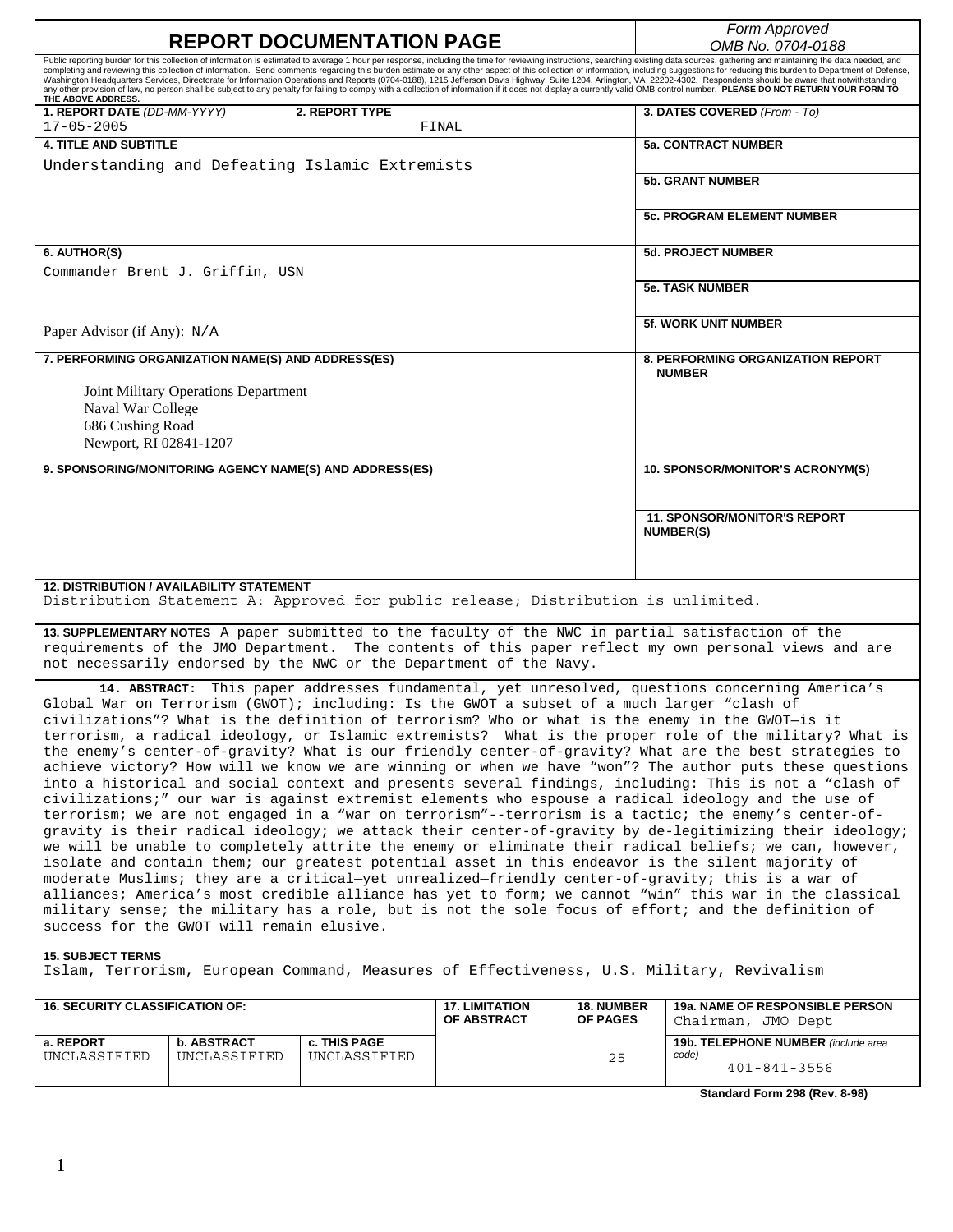# **NAVAL WAR COLLEGE Newport, RI**

# **UNDERSTANDING AND DEFEATING ISLAMIC EXTREMISTS**

**By** 

**Brent J. Griffin Commander, USN** 

**A paper submitted to the faculty of the Naval War College in partial satisfaction of the requirements of the Department of Joint Military Operations.** 

**The contents of this paper reflect my own personal views and are not necessarily endorsed by the Naval War College or the Department of the Navy.** 

 **Signature:** 

**17 May 2005**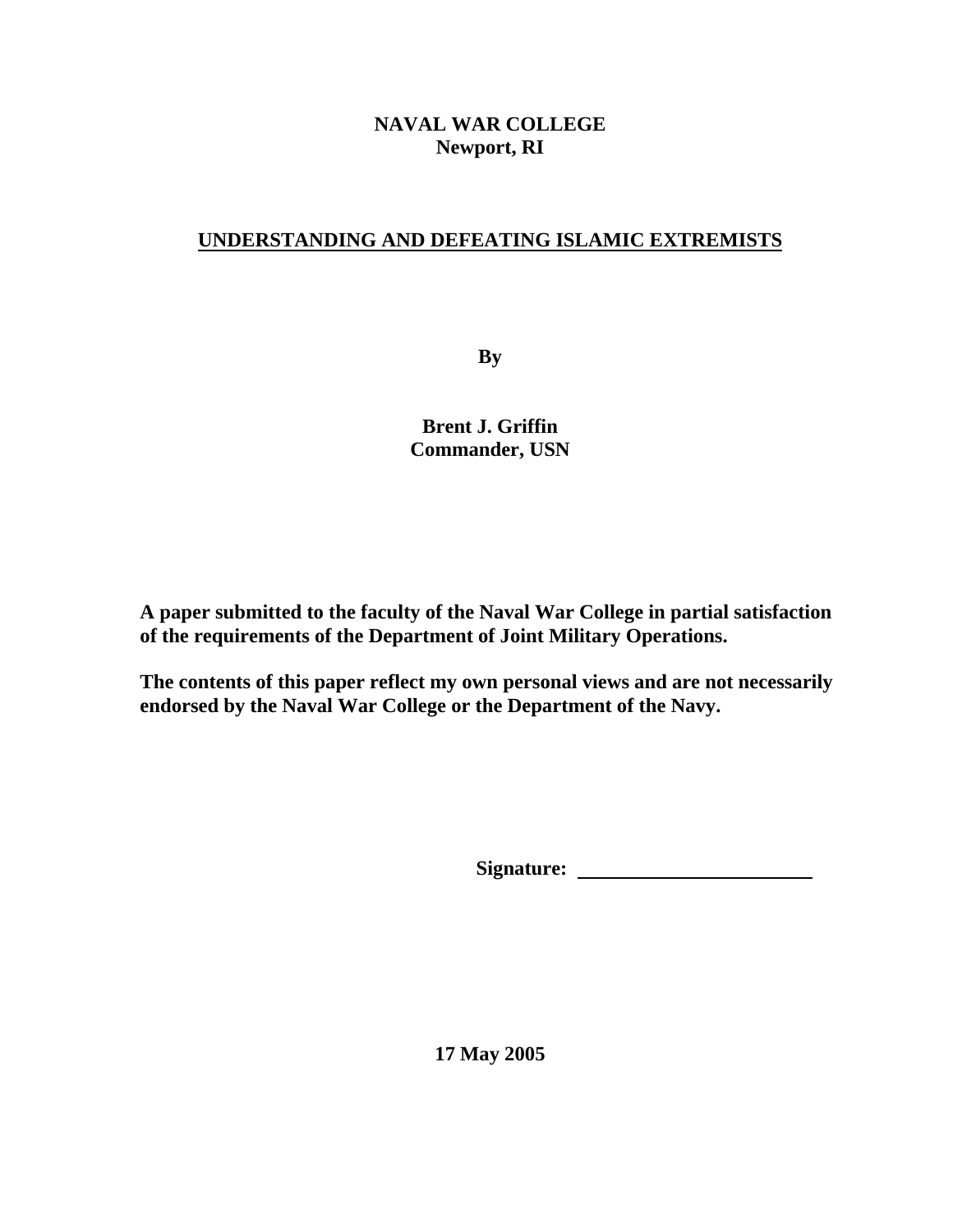#### **ABSTRACT**

This paper addresses some fundamental, yet unresolved, questions concerning the nature and scope of America's Global War on Terrorism (GWOT); including: Is the GWOT a subset of a much larger "clash of civilizations?" What is the definition of terrorism? Who or what is the enemy in the GWOT—is it terrorism, a radical ideology, or Islamic extremists? What is the proper role of the military? What is the enemy's center-of-gravity? What is our friendly center-of-gravity? What are the best strategies to achieve victory? How will we know we are winning, or when we have "won"?

The author puts these questions into a historical and social context and presents several findings, including: This is not a "clash of civilizations;" our war is against extremist elements who espouse a radical ideology and the use of terrorism; American foreign policy is seen by many as anti-Muslim; we are not engaged in a "war on terrorism"--terrorism is a tactic; we must undermine the legitimacy of bin Laden's jihad; the enemy's center-of-gravity is their radical ideology; we attack their center-of-gravity by de-legitimizing their ideology; we will be unable to completely attrite the enemy or eliminate their radical beliefs; we can, however, isolate and contain them; our greatest potential asset in this endeavor is the silent majority of moderate Muslims; they are a critical—yet unrealized—friendly center-ofgravity; this is a war of alliances; America's most credible alliance has yet to form; we cannot "win" this war in the classical military sense; the military has a role, but is not the sole focus of effort; and the definition of success for the GWOT will remain elusive.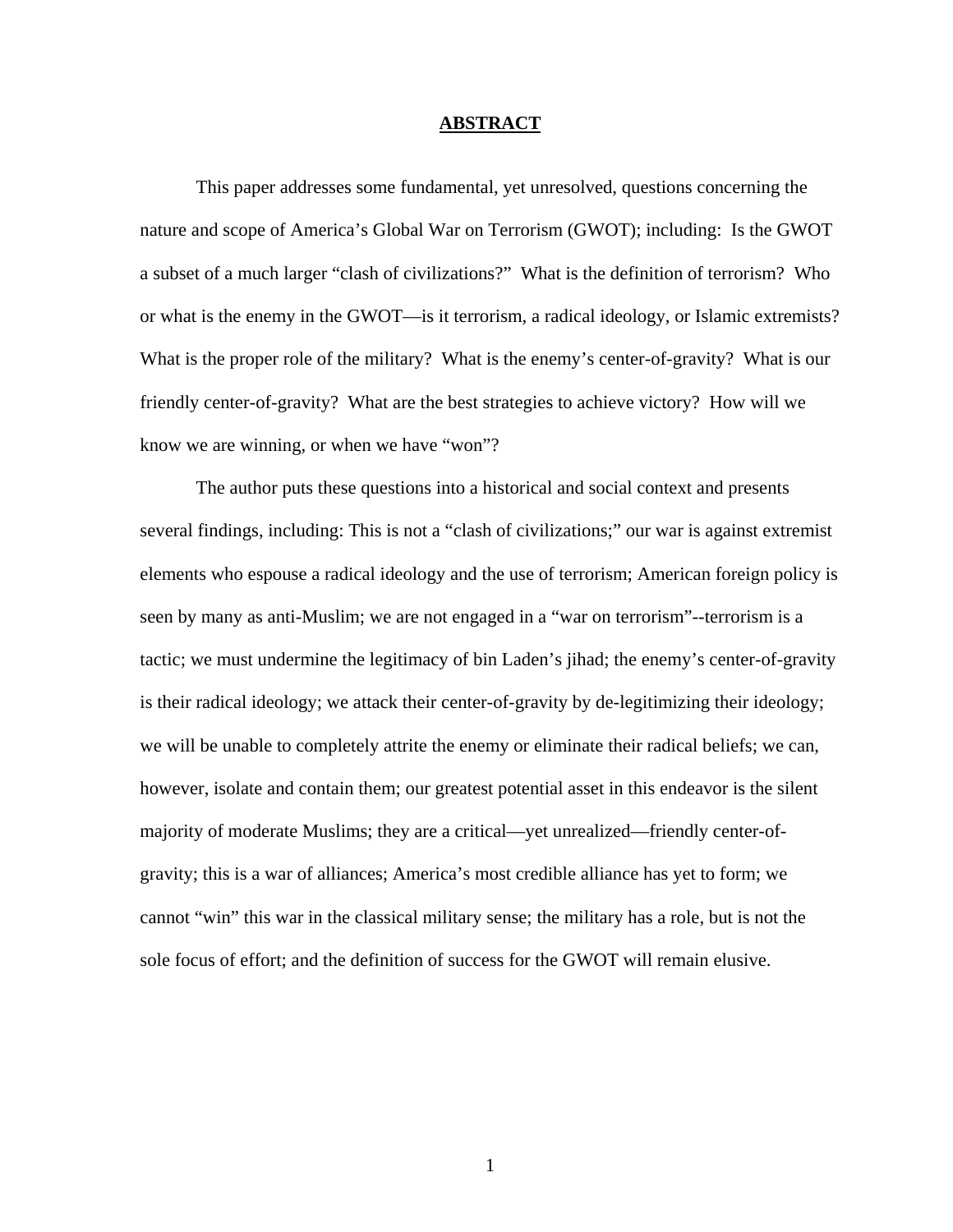# **TABLE OF CONTENTS**

| <b>ABSTRACT</b>                                             | 1  |  |  |  |
|-------------------------------------------------------------|----|--|--|--|
| <b>TABLE OF CONTENTS</b>                                    |    |  |  |  |
| <b>INTRODUCTION</b>                                         |    |  |  |  |
| UNDERSTANDING ISLAM AND THE EXTREMIST THREAT                |    |  |  |  |
| <b>Clash of Civilizations</b>                               | 4  |  |  |  |
| Relationships between the Government, Religion, and Society | 5  |  |  |  |
| Islamic History and Revivalism                              | 7  |  |  |  |
| Jihad                                                       | 9  |  |  |  |
| Muslim Grievances and American Foreign Policy               | 10 |  |  |  |
| <b>IMPLICATIONS FOR THE COMMANDER</b>                       |    |  |  |  |
| Defining the War                                            | 13 |  |  |  |
| Identifying the Enemy                                       | 13 |  |  |  |
| <b>Identifying Centers-of-Gravity</b>                       | 15 |  |  |  |
| <b>Strategies and Military Utilization</b>                  | 17 |  |  |  |
| Are We Winning?                                             | 19 |  |  |  |
| <b>CONCLUSION</b>                                           |    |  |  |  |
| <b>BIBLIOGRAPHY</b>                                         |    |  |  |  |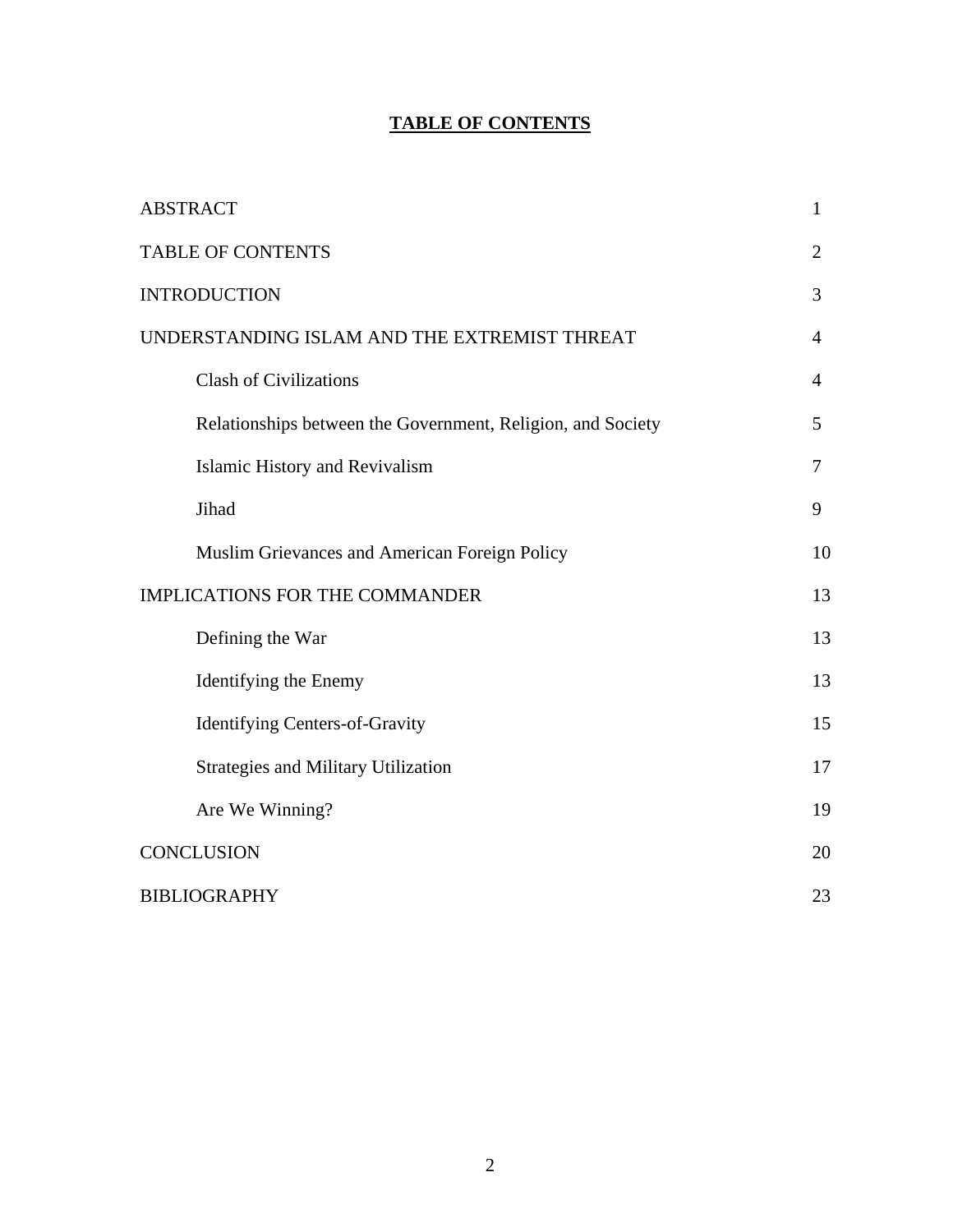*"The gravest danger our Nation faces lies at the crossroads of radicalism and technology."* —George W. Bush $<sup>1</sup>$ </sup>

## **INTRODUCTION**

Since 9/11, America's Global War on Terrorism (GWOT) has included the invasions of Afghanistan and Iraq; a sweeping reorganization of our national security apparatus and intelligence community; and a shift in focus for the U.S. military. Yet despite these watershed events, many policymakers and military leaders have difficulty describing the exact nature and scope of the GWOT. Lively debate, without real consensus, continues over fundamental questions, such as: Is the GWOT a subset of a much larger "clash of civilizations?"<sup>2</sup> What does a GWOT constitute? Is one of our objectives to eliminate the use of terrorism as a tactic? What exactly is the definition of terrorism? Who or what is the enemy in the GWOT—is it terrorism, a radical ideology, or Islamic extremists? What is the proper role of the military? What is the enemy's center-of-gravity? What is our friendly center-of-gravity? What are the best strategies to achieve victory? How will we know we are winning, or when we have "won"?

The answers to these questions, as well as the associated debates, will continue to influence America's national security strategy for the foreseeable future. They will also impact military planning and operations. Operational planning assumptions will be made sometimes by others—based on how the above questions have been answered. *Military leaders must fundamentally wrestle with these issues for themselves—and understand the operational implications of their conclusions*.

<sup>&</sup>lt;sup>1</sup> The White House, The National Security Strategy of the United States of America, (Washington, DC: 2002), ii.

<sup>&</sup>lt;sup>2</sup> See: Samuel P. Huntington, The Clash of Civilizations and the Remaking of World Order, (NY: Simon & Schuster 1996).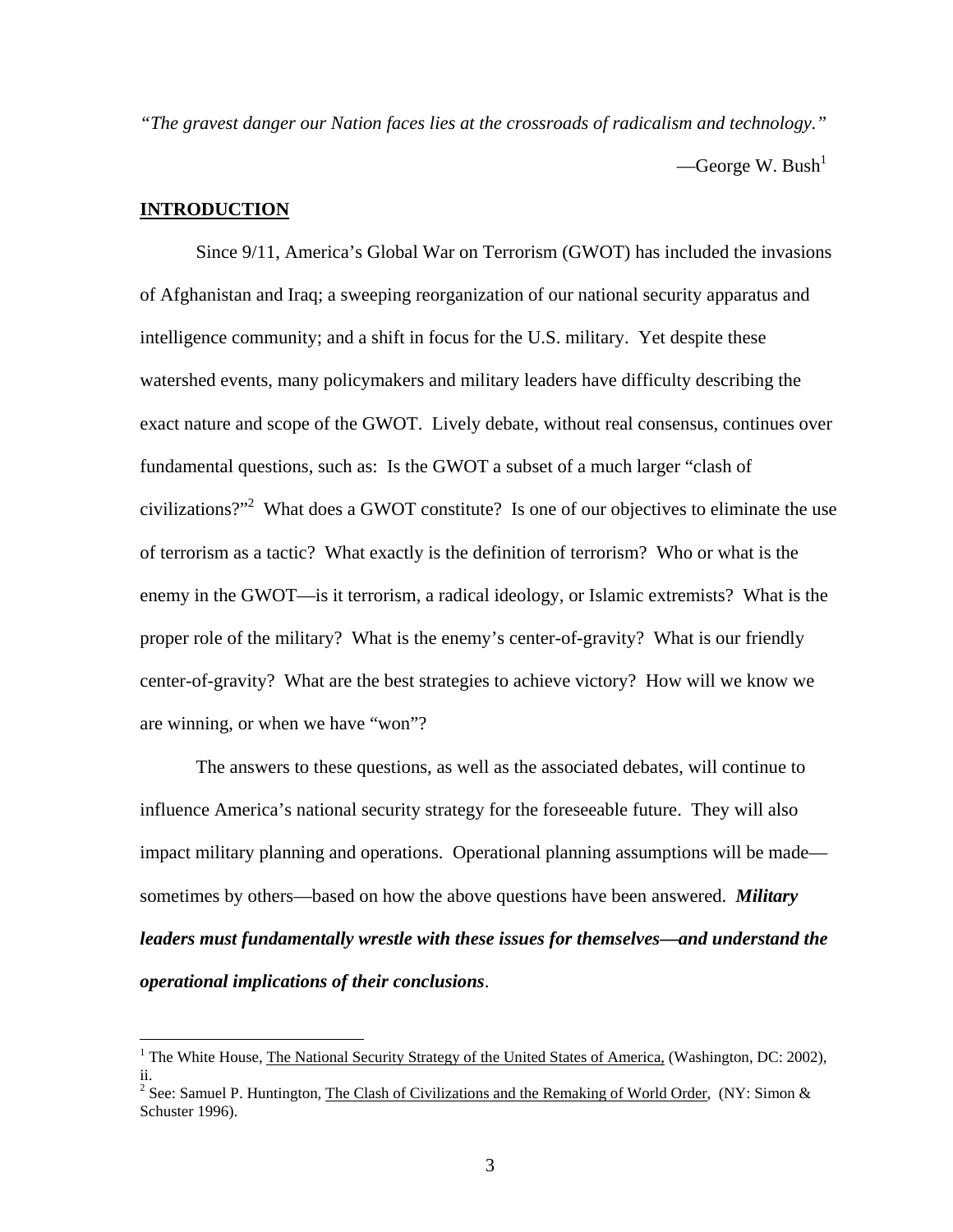### **UNDERSTANDING ISLAM AND THE EXTREMIST THREAT**

### **Clash of Civilizations**

For many Americans, the Bush Administration's insistence that our war on terrorism "is not a war against Islam" seems trite, laced with political correctness, and simply wrong. Samuel Huntington, a well-respected Harvard scholar, stated: *"The underlying problem for the West is not Islamic fundamentalism. It is Islam,* a different civilization whose people are convinced of the superiority of their culture and are obsessed with the inferiority of their power."<sup>3</sup> Others however, including columnist Daniel Pipes, agree with the President: "Americans are *not* involved in a battle royal between Islam and the West, or what has been called a 'clash of civilizations.'"4 This distinction is critical to U.S. decision-makers and those engaged in the GWOT. Is it a "clash of civilizations" or not? American foreign policy, and our subsequent interaction with over 1.3 billion Muslims, depends on the answer. The worldwide military implications are staggering. There are many professional and sincere military officers who staunchly support both views. What view an operational commander adopts may advertently—or inadvertently—influence their or their subordinate's actions.

*A review and understanding of Islamic history and beliefs reveals that our confrontation is not—and should not be—with Islam.* Islam is a religion based on peaceful interaction and mutual respect. *Our war is against extremist elements within Islam; elements that espouse a radical ideology and the use of terrorism.* This war will be a protracted war that must be waged with all instruments of national and international power, and one waged side-by-side with moderate Muslims and our Allies. *To place the current confrontation into* 

<sup>&</sup>lt;sup>3</sup> Huntington, <u>The Clash of Civilizations and the Remaking of World Order</u>, 217. Emphasis added.<br><sup>4</sup> Daniel Pipes, "Who Is The Enemy?", Commentary, (January 2002), 24.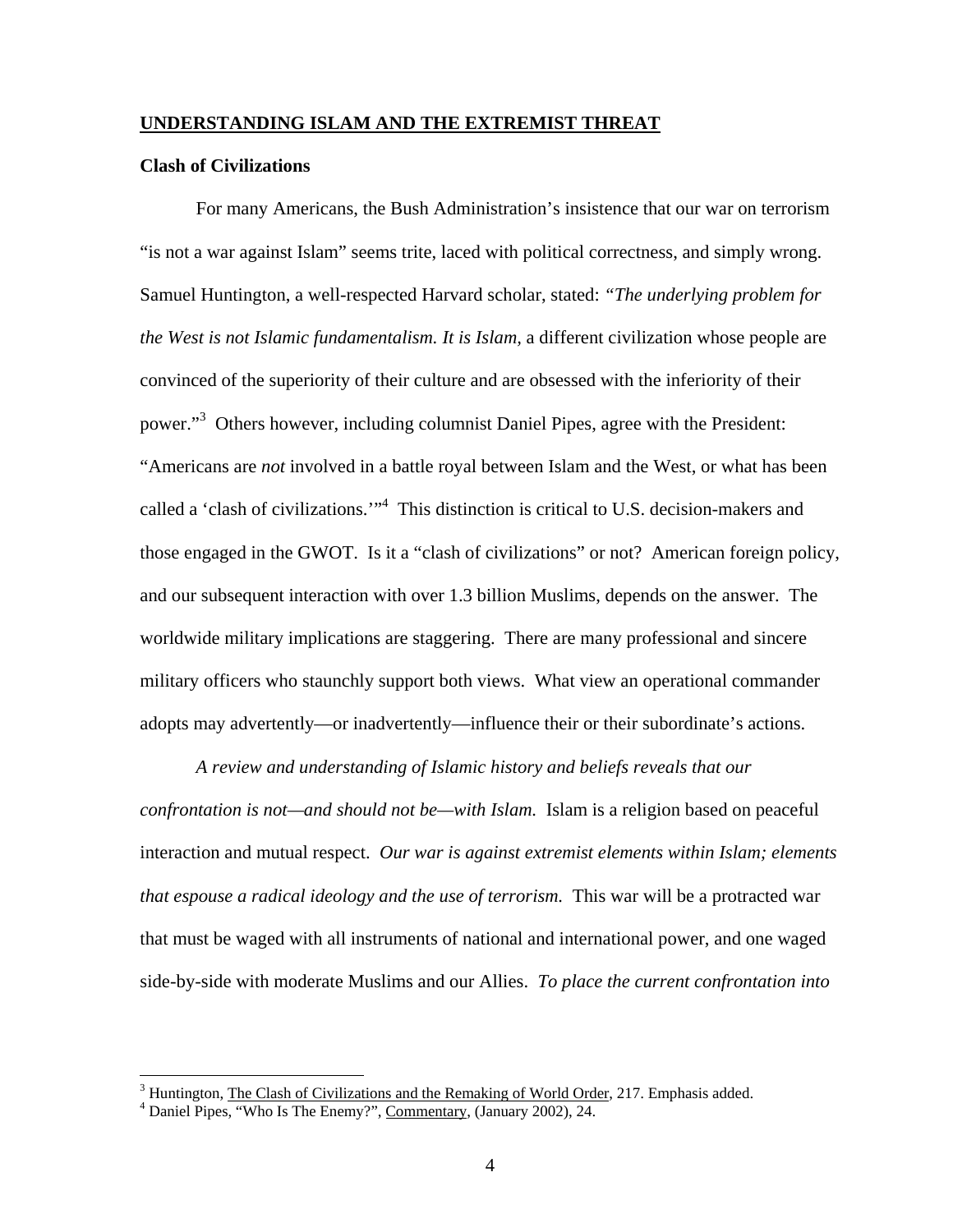*a "clash of civilizations" context constitutes failure*—a failure to understand Islamic history and practices, as well as the real enemy.

## **Relationships between the Government, Religion, and Society**

 One of the most common misunderstandings between Islamic and Western societies is the concept of secularism. *Both societies differ in their views on proper relationships between the government, religion, and society*. For Muslims, Muhammad became the allencompassing spiritual, political, and military leader from the beginning. The Islamic community did not fear tyrannical rule. Why? Because of the fundamental premise of Islam: Allah is the one and only true God and Sovereign. Men, including Muhammad, had no authority over Him. Consequently, there was no "legal" separation between church and state. Bernard Lewis, a Middle Eastern scholar, states that from Islam's inception "religious truth and political power were indissolubly associated: the first sanctified the second, the second sustained the first." Furthermore, the rules for "acquisition and exercise of power, the nature of legitimacy and authority, [and] the duties of ruler and subject" were outlined in the holy law (sharia). Muslim "public and social lives were guided by a universally acceptable set of rules and principles." Since the seventh century, all spheres of Muslim interaction have been interwoven with the religion. Muslims strive to abide by Allah's will in all aspects of their lives; this concept remains the oldest and truest definition of jihad.<sup>5</sup>

Christians, on the other hand, have been guided by Jesus' declaration to "render unto Caesar the things which are Caesar's; and unto God the things which are God's." Many Western governments have adopted this secular stance. Lewis summarizes the dichotomy:

<sup>&</sup>lt;sup>5</sup> Bernard Lewis, The Crisis of Islam: Holy War and Unholy Terror, (NY: Random House, 2003), 5-8, 13, 17.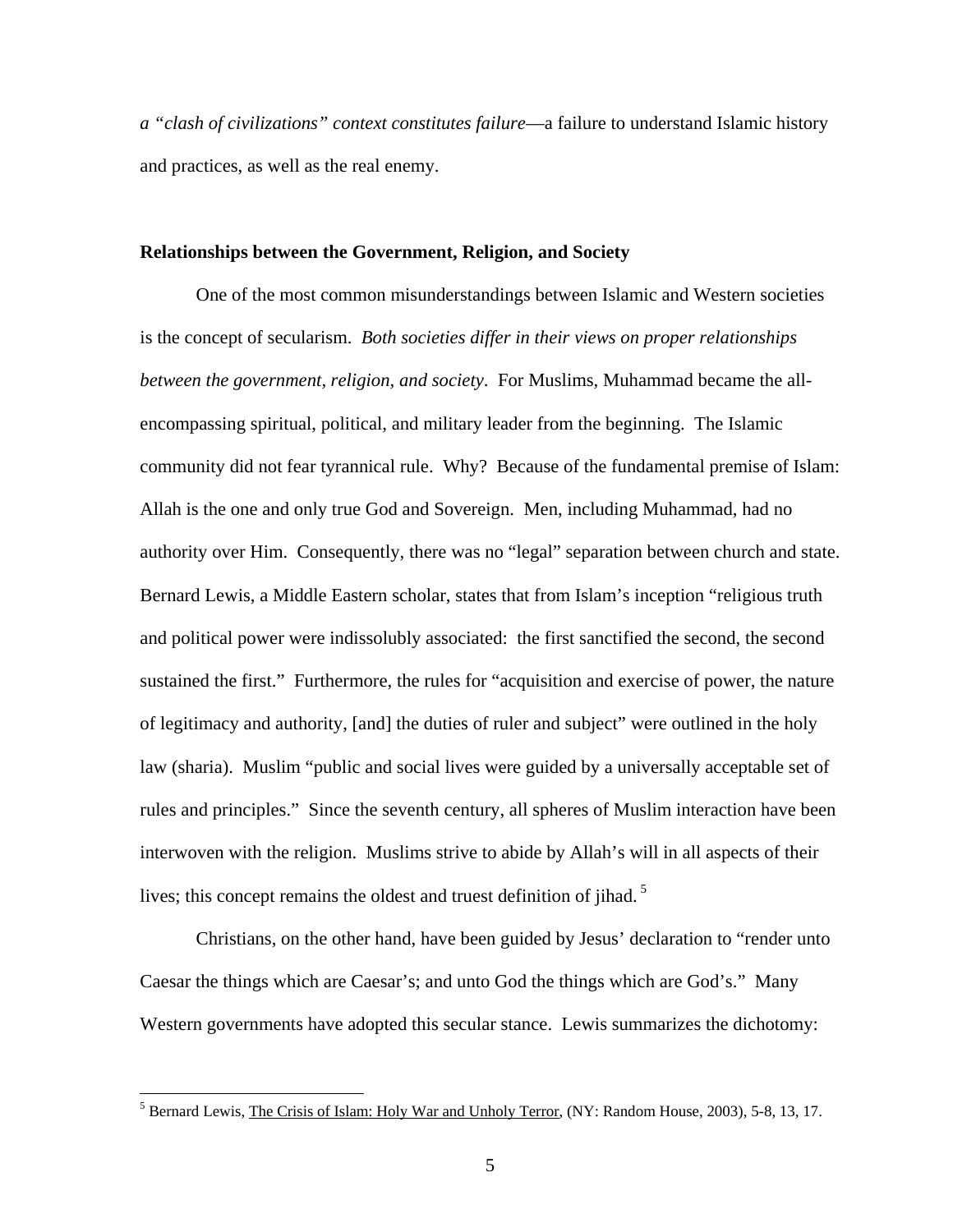In pagan Rome, Caesar was God. For Christians, there is a choice between God and Caesar, and endless generations of Christians have been ensnared in that choice. In Islam, there is no such painful choice. In the universal Islamic polity as conceived by Muslims, there is no Caesar but only God, who is the sole sovereign and the sole source of law.<sup>6</sup>

Why is this concept so important in understanding the GWOT? Because extremists are fighting both the West and other Muslims over this issue. Today's moderate Muslims believe that there can be an acceptable quasi-separation between temporal and spiritual matters. They believe democracy is compatible with Islam. Since Muhammad's time, decisions—including selecting a Caliph—were based on consultation and discussion. *Islamic fundamentalists, on the other hand, view democratic governance as evil. Why? Because they believe the will of the people supercedes the will of God in democracies*. They accuse those opposed to their point of view of apostasy, labeling them as traitors to Islam. According to the sharia, apostasy is punishable by death; and neither man nor governments have the authority to commute the sentence.

*The difference between an Islamic fundamentalist and an Islamic extremist is defined by their actions, not their beliefs. A fundamentalist becomes an extremist when they resort to terrorism to achieve their goals.* Usama bin Laden epitomizes Islamic extremism. His ideas are not the issue; fundamentalist Muslims have existed since the beginning of Islam. In many instances, their intent was pure—to bring the Muslim community back to "the straight path," and in harmony with Allah's will. *It is bin Laden's violent strategy* to destroy America and perceived Muslim apostates that is the issue. For bin Laden, all Muslims must totally submit to the will of Allah, as outlined in the Quran, Hadith (traditions of Muhammad), sharia—*and bin Laden's interpretation of right and wrong.* Concepts such as democracy, secularism, and individualism have no place in Islam according to him. Bin

<sup>&</sup>lt;sup>6</sup> Lewis, The Crisis of Islam, 6-7.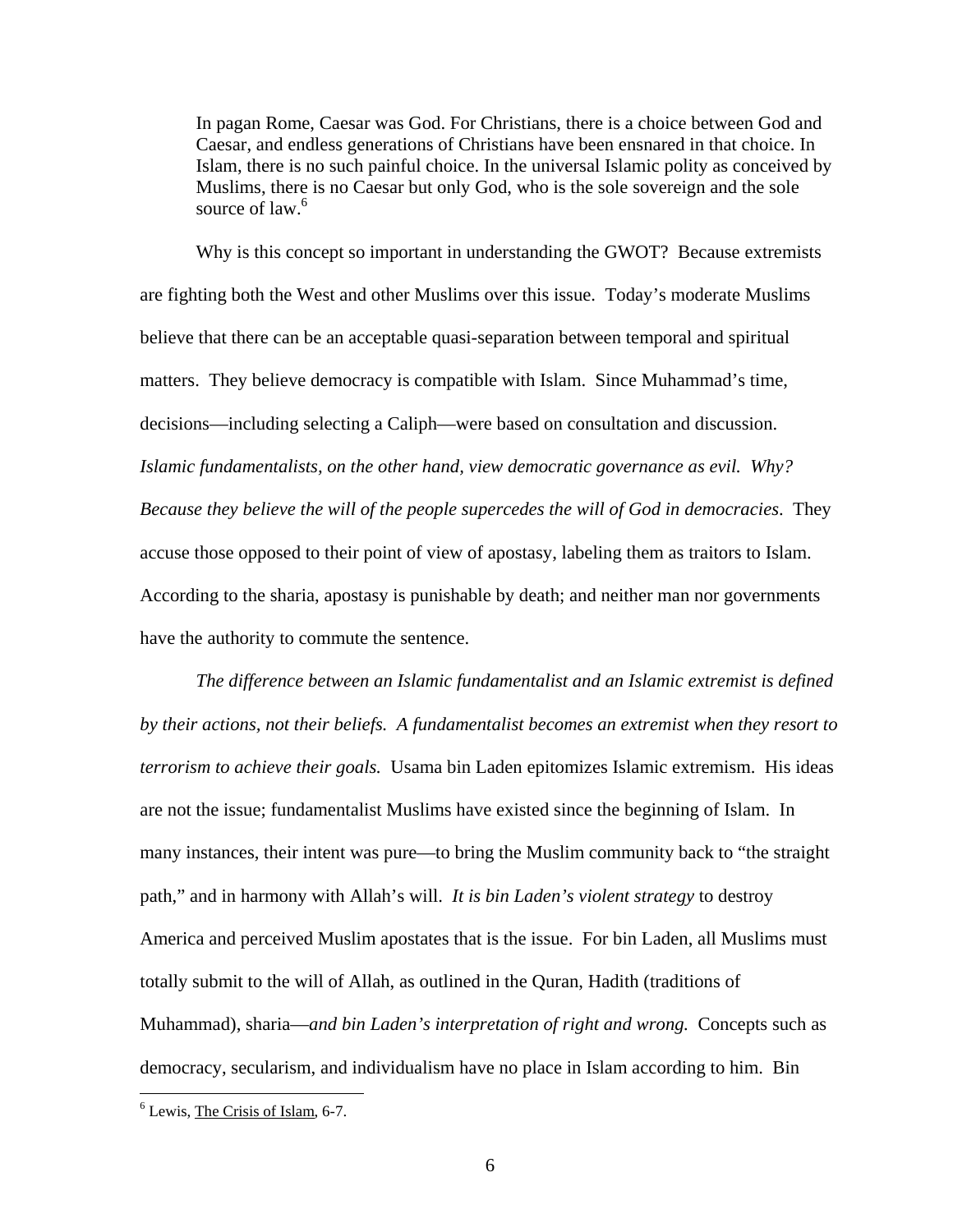Laden, and other extremists, have chosen terrorism to make their point. *Today's tension between Muslim fundamentalists and moderates, however, is not new*. There have been numerous spikes in fundamentalism and revivalism throughout Islamic history.

## **Islamic History and Revivalism**

There are two key points that must be made about Islamic history. First, *Muslims revere history.* For them, past and present are inextricably linked. When bin Laden evokes names and events of the past, it is not for pedantic reasons. He knows it will resonate with the Muslim populace. Karen Armstrong, a religious scholar, states: "An account of the external history of the Muslim people cannot, therefore, be of mere secondary interest, since one of the chief characteristics of Islam has been its sacralization of history."7 Second, *there are historical fundamentalist figures that are well-respected by many Muslims, including Ibn Taymiyya, al-Wahhabi, and Qutb.* Why? Because they are viewed as "defending" Islam during times of crises. Many Muslims argue that is exactly what bin Laden is doing today.

Revivalist movements<sup>8</sup> have emerged throughout Islamic history in response to real *or perceived threats*. Threats can be external, referred to as the "far enemy," or internal, referred to as the "near enemy." Ibn Taymiyya, a thirteenth century theologian, was concerned with internal matters. He "focused on the issues of statecraft and good governance," and believed a ruler's legitimacy was based on his piety and enforcement of sharia.<sup>9</sup> Abd al-Wahhab, an eighteenth century Arabian, is the father of today's extremist ideology. Al-Wahhab's wrath and fiery rhetoric were directed at both external and internal enemies. His intolerant, maniacal behavior is legendary. According to Bernard Lewis:

<sup>&</sup>lt;sup>7</sup> Karen Armstrong, <u>Islam: A Short History</u>, (NY: Modern Library, 2002), xii.  $8$  Other terms also have been used to describe these movements, including fun

<sup>&</sup>lt;sup>8</sup> Other terms also have been used to describe these movements, including: fundamentalist, reform, and radical.

 $9$  Daniel Benjamin and Steven Simon, The Age of Sacred Terror, (NY: Random House, 2003), 52.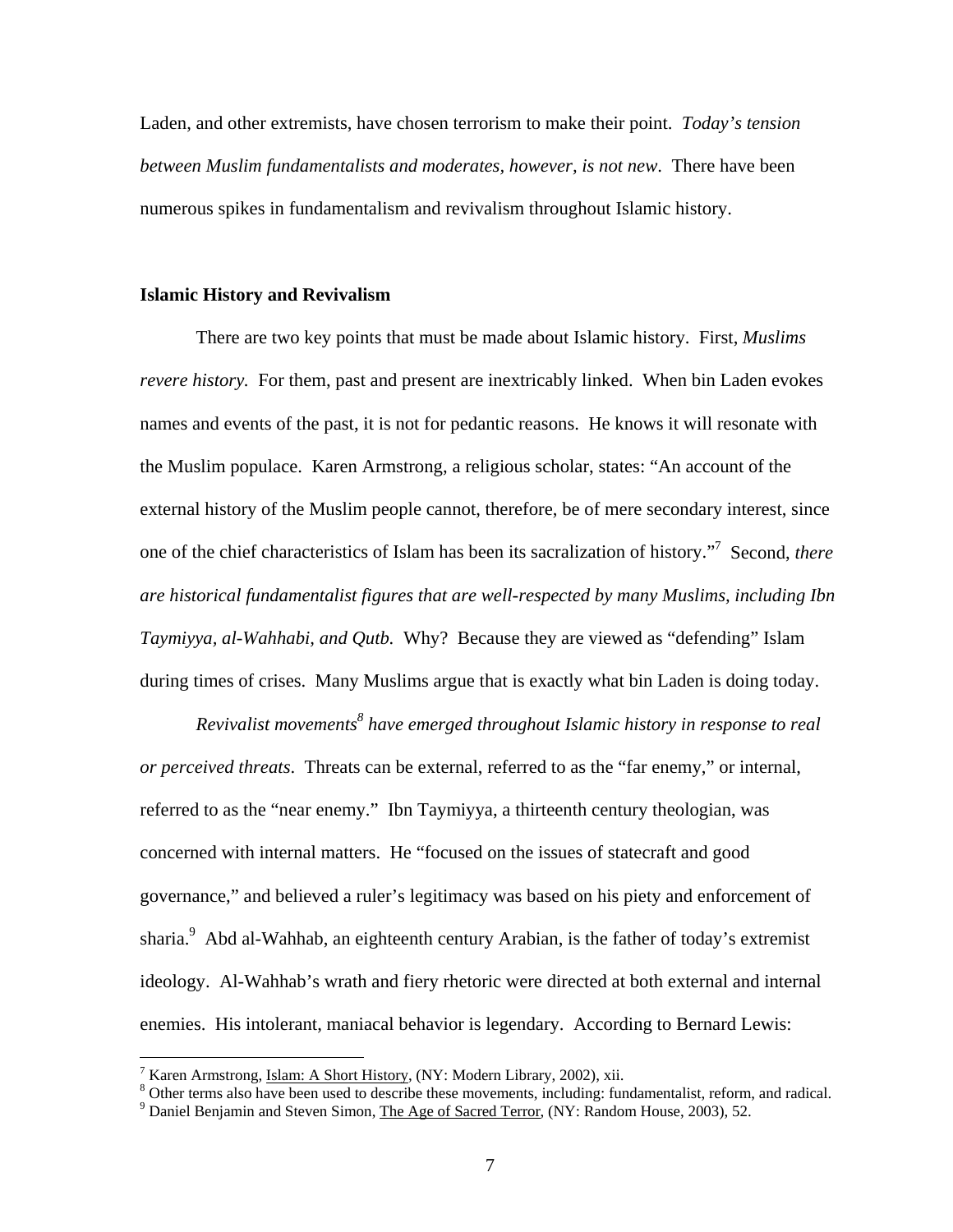Arabia was briefly threatened by the Crusaders in the twelfth century C.E. After their defeat and eviction, the next perceived infidel threat to Arabia began in the eighteenth century, with the consolidation of European power in South Asia and the appearance of European, in other words, Christian, ships off the Arabian shores. The resulting sense of outrage was at least one of the elements in the religious revival that was inspired in Arabia by the Wahhabi movement and led by the house of Saud.<sup>10</sup>

Internally, al-Wahhabi was consumed by apostasy:

The ire of the Wahhabis was directed not primarily against outsiders but against those whom they saw as betraying and degrading Islam from within: on the one hand those who attempted any kind of modernizing reform; and on the other—and this was the more immediate target—those whom the Wahhabis saw as corrupting and debasing the true Islamic heritage of the Prophet and his Companions. $11$ 

Another fundamentalist was Sayyid Qutb. Qutb, an Egyptian, was a founding member of the

Muslim brotherhood in 1928. His stinging critique of Western society was based on his

experiences living in America. He believed "that the unity of God and His sovereignty

meant that human rule—government that legislates its own behavior—is illegitimate."<sup>12</sup>

Like many Muslims, Qutb could not reconcile secularism with the supreme rule of Allah.

*Today's revivalist movement is closely related to those of the past*. Bin Laden's

philosophy and ideas have been heavily influenced by both al-Wahhabi and Qutb. The key

distinction, however, is his global use of indiscriminate violence. According to Daniel Pipes:

This radicalism is today's enraged answer to question that has bedeviled Muslims for 200 years, as the power and wealth that once blessed the world of Islam dribbled away over the five centuries before 1800 and other peoples and nations surged ahead. What went wrong? If Islam brings God's grace, as was widely assumed, why do Muslims fare so poorly? Muslims turned to a number of extremist ideologies in the modern period—from fascism and Leninism to pan-Arabism and pan-Syrianism—all in an attempt to answer that question by almost any means other than introspection, moderation, and self-help. Militant Islam has turned out to be the most popular, the most deluded, and the most disastrous of these ideologies.<sup>13</sup>

<sup>&</sup>lt;sup>10</sup> Lewis, <u>The Crisis of Islam</u>, xxx-xxxi.<br><sup>11</sup> Lewis, <u>The Crisis of Islam</u>, 122.<br><sup>12</sup> Benjamin and Simon, <u>The Age of Sacred Terror</u>, 62.<br><sup>13</sup> Pipes, "Who Is The Enemy?", 25.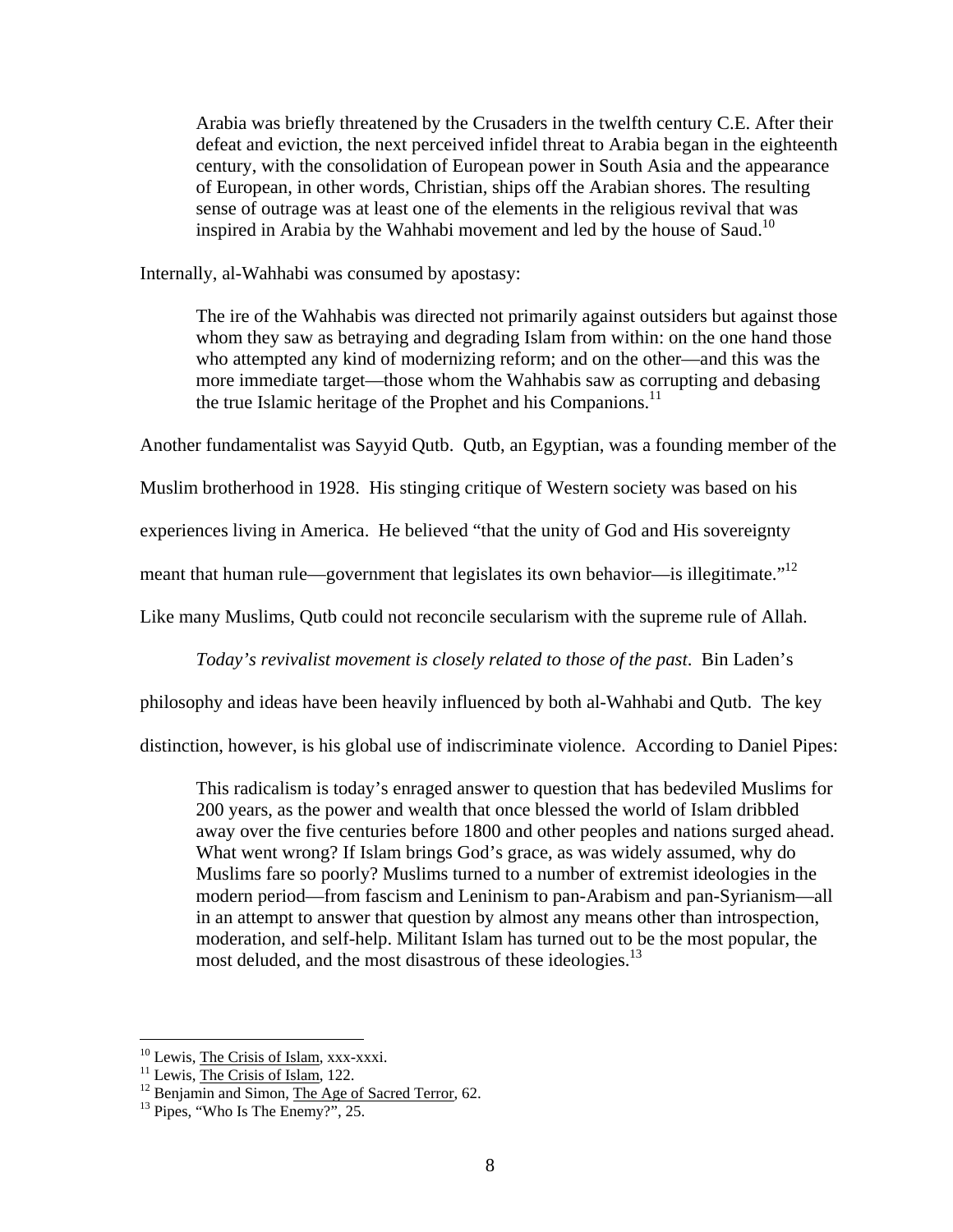One important linkage between revivalist movements and violence concerns jihad. This concept is one of the most misunderstood and misapplied aspects of Islam. All Muslims have a religious obligation to defend Islam if it is threatened. The Islamic community historically has been divided over what constitutes a threat. For many, like bin Laden, America is the ultimate threat to Islam today; not all Muslims share that belief.

### **Jihad**

*Jihad, in its purest form, is an individual's internal struggle to abide by Allah's will*. Jihad also takes an external, physical form when it comes to defending Islam. Jihad is a religious duty when combating infidels (non-believers) and apostates. The crime of apostasy is by far the worst. There also is a difference between offensive and defensive jihad. Offensive jihad is non-obligatory, and can be conducted by volunteers (e.g., fighting to expand the Muslim empire). *Defensive jihad is conducted to defend the faith (e.g., against the Crusaders), and is a religious duty of all Muslims*. Bin Laden cited this obligation in his call for jihad: "to kill Americans and their allies, both civil and military, is an individual duty of every Muslim who is able, in any country where this is possible."14

Extremist Sunnis, however, are not the only ones calling for jihad. Ayatollah Muhammad Baqir al-Sadr, a Iraqi Shiite, also called for jihad against the West: "The world as it is today is how others shaped it. We have two choices: either accept it with submission, which means letting Islam die, or to destroy it, so that we can construct the world as Islam requires."15 Why do many Muslims feel a defensive jihad against the West, particularly

<sup>&</sup>lt;sup>14</sup> Lewis, The Crisis of Islam, xxvii.<br><sup>15</sup> Yossef Bodansky, Bin Laden: The Man Who Declared War on America, (Roseville, CA: Prima Publishing, 2001), xiv.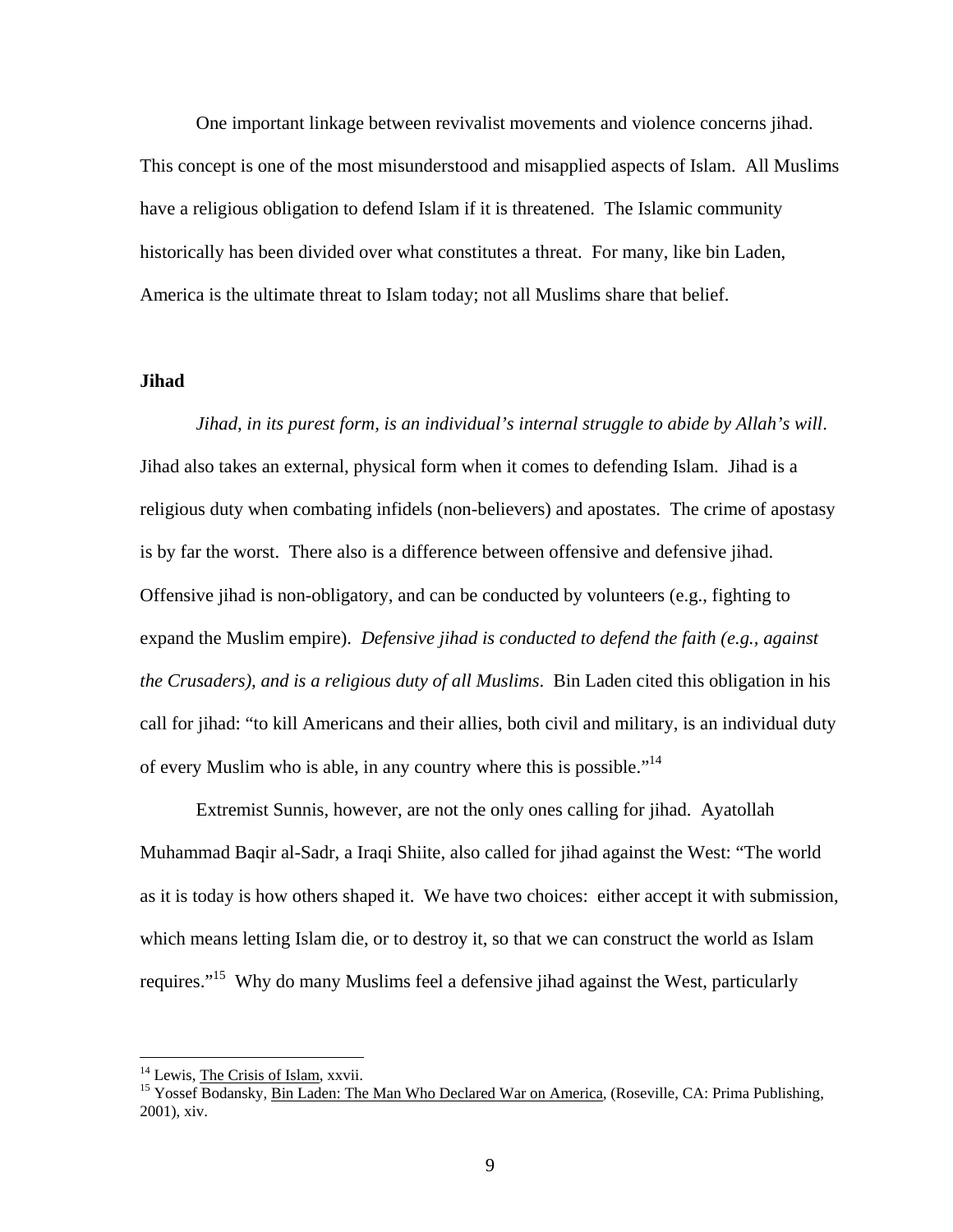America, is necessary? Because they have a ready litany of real and perceived grievances to justify their beliefs—and actions.

## **Muslim Grievances and American Foreign Policy**

*There are many internal and external factors that have contributed to the destabilization of Muslim societies over the past few centuries*, including: the negative effects of Western imperialism and colonization; unsettling effects of nationalism, pan-Arabism, pan-Islamism, and democratization movements; poor self-governance and repressive rulers; inadequate educational and social support systems; a sudden influx of oil wealth; high birth rates, rapid population growth, and youth bulges; urbanization; economic stagnation and high unemployment; and the disrupting effects of modernization and globalization. These factors have caused significant turmoil to their traditional way of life.

A significant percentage of Muslims blame the West for many of their problems; some claims are valid, others are not. For them, today's radicalism is a justified backlash for years of Western transgression. According to one Middle Eastern expert:

the Islamic Resurgence is both a product of and an effort to come to grips with modernization. Its underlying causes are those generally responsible for indigenization trends in non-Western societies: urbanization, social mobilization, higher levels of literacy and education, intensified communication and media consumption, and expanded interaction with Western and other cultures. These developments undermine traditional village and clan ties and create alienation and an identity crisis. $16$ 

Furthermore, *American foreign policy is seen by many, including moderate Muslims,* 

*as divisive and anti-Muslim*. A former U.S. intelligence official stated: "The United States is

<sup>&</sup>lt;sup>16</sup> Ali E. Hillal Dessouki, ed., "Islamic Resurgence in the Arab World," (NY: Praeger, 1982), 23. Quoted in Huntington, The Clash of Civilizations and the Remaking of World Order, 116.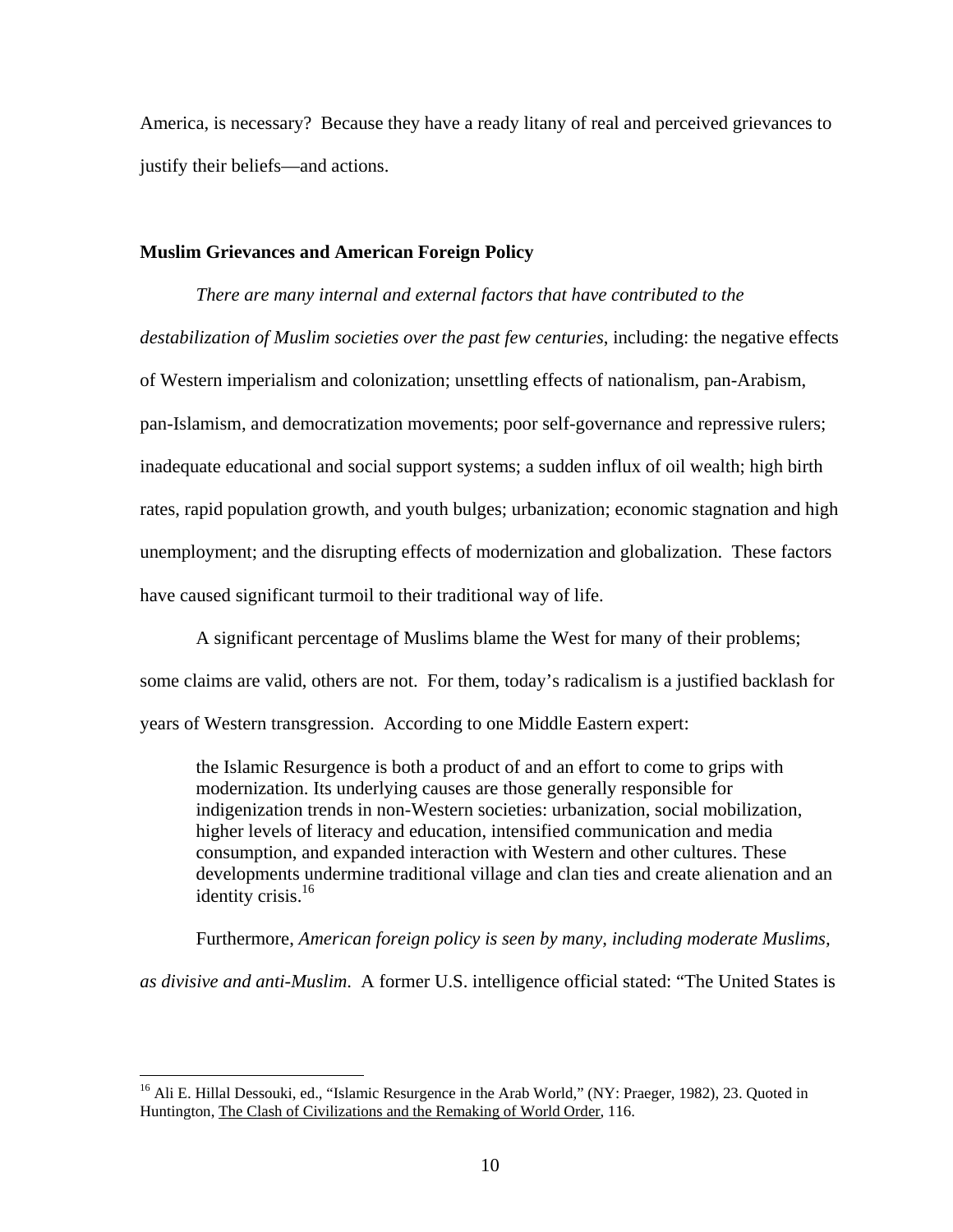hated across the Islamic world because of specific U.S. government policies and actions."

He cited six offending policies:

- U.S. support for Israel that keeps Palestinians in the Israelis' thrall;
- U.S. and other Western troops on the Arabian Peninsula;
- U.S. occupation of Iraq and Afghanistan;
- U.S. support for Russia, India, and China against their Muslim militants;
- U.S. pressure on Arab energy producers to keep prices low;
- U.S. support for apostate, corrupt, and tyrannical Muslim governments.<sup>17</sup>

Moreover, he contends that U.S. GWOT efforts will fail unless we change our policies. Many moderate Muslims concur with his assessment. *But is American foreign policy really the cause of such hatred? Or is it our beliefs and way of life that are so distasteful to many Muslims?* Bernard Lewis reportedly has swayed both President Bush and Vice President Cheney in his belief that "this hatred goes beyond the level of hostility to specific interests or actions or policies or even countries, and becomes a rejection of Western civilization as such, not so much for what it does as for what it is, and for the principles and values that it practices and professes." *According to Lewis, changing our policies will not appease the extremists*: "What we confront now is not just a complaint about one or another American policy but rather a rejection and condemnation, at once angry and contemptuous, of all that America is seen to represent in the modern world."<sup>18</sup> The "policy-versus-ideals" debate continues unabated. It is an important for interested parties to understand both views.

Bin Laden's specific grievances against U.S. policies were outlined in his infamous 1998 "Declaration of the World Islamic Front for Jihad against the Jews and the Crusaders." He primarily focused on three areas: U.S. military occupation of Arabia; U.S. aggression in Iraq; and U.S. support for Israel. The declaration reads in part:

<sup>&</sup>lt;sup>17</sup> Anonomous, <u>Imperial Hubris</u>, (Washington, D.C.: Brassey's Inc., 2004), 240-241.<br><sup>18</sup> Lewis, <u>The Crisis of Islam</u>, 26, 76.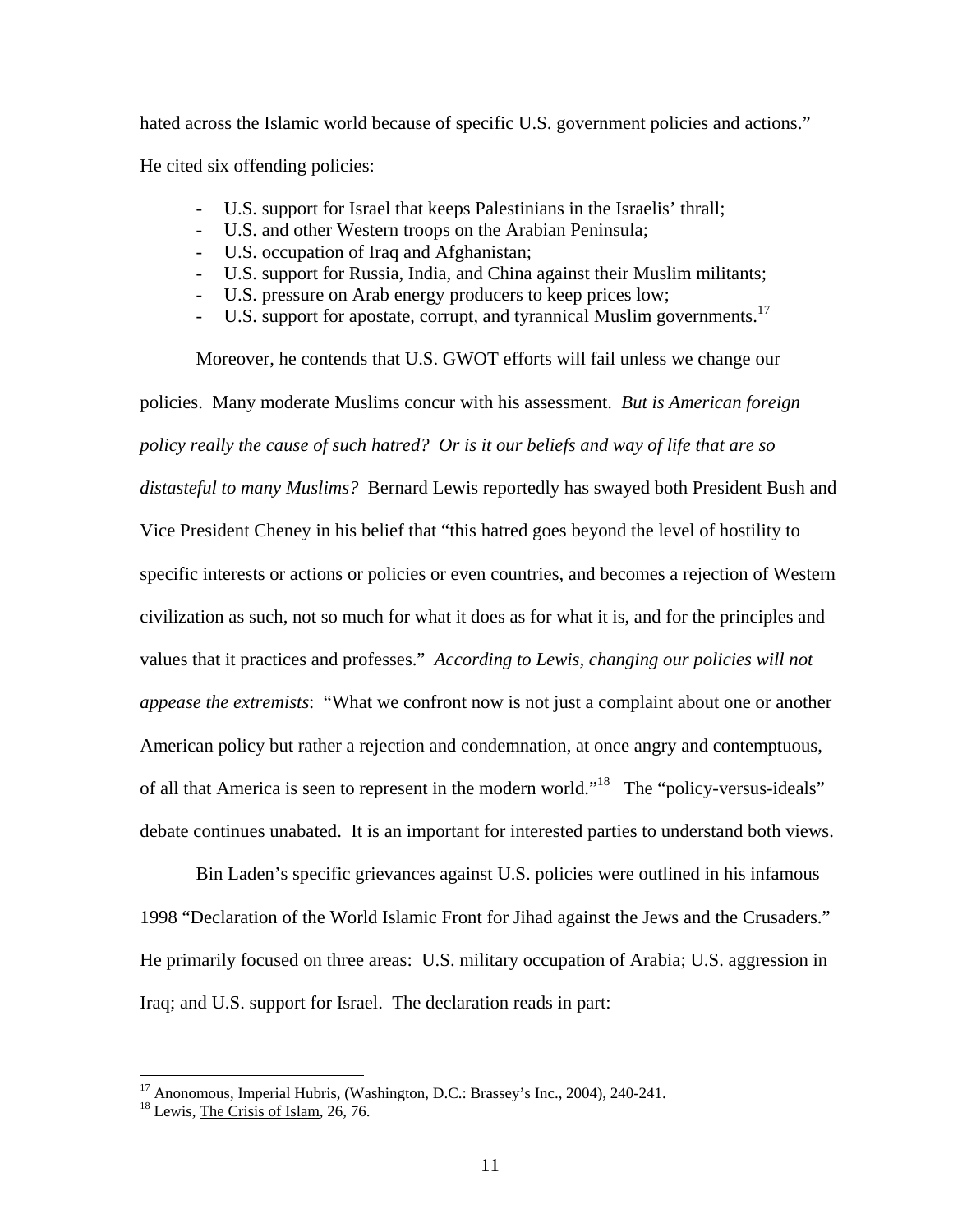First—For more than seven years the United States is occupying the lands of Islam in the holiest of its territories, Arabia, plundering its riches, over-whelming its rulers, humiliating its people, threatening its neighbors, and using its bases in the peninsula as a spearhead to fight against the neighboring Islamic peoples. Though some in the past have disputed the true nature of this occupation, the people of Arabia in the entirety have now recognized it. There is no better proof of this than the continuing American aggression against the Iraqi people, launched from the Arabia despite its rulers, who all oppose the use of their territories fro this purpose but are subjugated.

Second—Despite the immense destruction inflicted on the Iraqi people at the hands of the Crusader Jewish alliance, and in spite of the appalling number of the dead, exceeding a million, the Americans nevertheless, in spite of all this, are trying once more to repeat this dreadful slaughter. It seems that the long blockade following after a fierce war, the dismemberment and the destruction are not enough for them. So they come again today to destroy what remains of this people and to humiliate their Muslim neighbors.

Third—While the purposes of the Americans in these wars are religious and economic, they also serve the petty state of the Jews, to divert attention from their occupation of Jerusalem and their killing of Muslims in it. There is no better proof of all this than their eagerness to destroy Iraq, the strongest of the neighboring Arab states, and their attempt to dismember all the states of the region, such as Iraq and Saudi Arabia and Egypt and Sudan, into petty states, whose division and weakness would ensure the survival of Israel and continuation of the calamitous Crusader occupation of the lands of Arabia.<sup>19</sup>

For many Muslims, his call for jihad resonated with truth and justice. But for others,

it was a "grotesque travesty of the nature of Islam, and even of its doctrine of jihad."<sup>20</sup>

Why is it important for military commanders to understand Muslim grievances and

perceptions of U.S. foreign policy? Because it helps us frame the issue; better understand the

extremist threat; and provides insight into the thoughts of *moderate Muslims—a yet untapped* 

*critical friendly center-of-gravity.*

Understanding Muslim perceptions would have helped predict the worldwide rise in anti-American sentiment following the invasion of Iraq. Some experts believe the attack was a significant set-back for our overall GWOT efforts, ultimately boosting the extremists'

 $19$  Lewis, The Crisis of Islam, xxv-xxvi. Complete text of Fatwa can be found at: http://www.ict.org.il/articles/fatwah.htm.<br><sup>20</sup> Lewis, The Crisis of Islam, xxxii.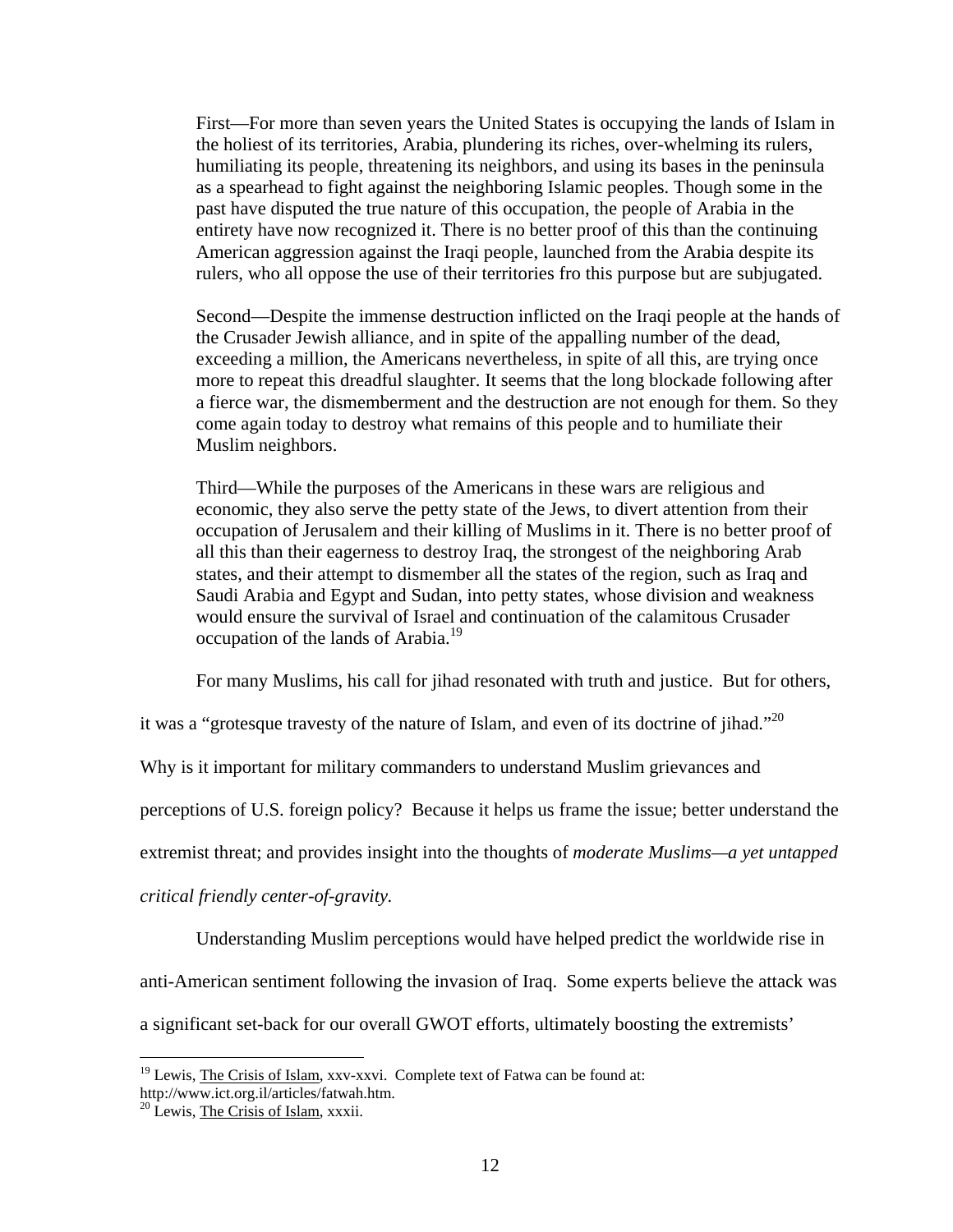cause and recruitment base. Others believe democratization of Middle Eastern countries, including Iraq, is a key measure of effectiveness in assessing our overall success or failure in this campaign. Military commanders must be familiar with these causal relationships; and understand the risks inherent in their decisions.

## **IMPLICATIONS FOR THE COMMANDER**

## **Defining the War**

American leaders must better define the nature and scope of the current conflict to ensure understanding and garner further domestic and international support. *It must be clarified that we are not engaged in a "war on terrorism."<sup>21</sup>* Terrorism is a tactic; it is not "the enemy." *It is an illegal method of indiscriminate violence directed at non-combatants to advance a weaker group's political, social, economic, ethnic, or religious cause*. *America cannot wage war on a method. We wage war on an enemy*. Identifying and understanding the "right" enemy are key enablers for success.

## **Identifying the Enemy**

<u>.</u>

According to the Director, Defense Intelligence Agency (DIA):

The primary threat for the foreseeable future is a network of *Islamic extremists* hostile to the United States and our interests. The network is transnational and has a broad range of capabilities, to include mass-casualty attacks. The most dangerous and immediate threat is *Sunni Islamic terrorists* that form the 'al-Qaeda associated movement.<sup>22</sup>

<sup>&</sup>lt;sup>21</sup> For an excellent argument for better defining the nature and scope of the war see: Jeffrey Record, **Bounding** the Global War on Terrorism, (Carlisle, PA: U.S. Army War College Strategic Studies Institute, 2003).<br><sup>22</sup> Lowell E. Jacoby, "Statement," U.S. Congress, Senate, Committee on Armed Services, <u>Current and Projected</u> National Security Threats to the United States, 17 March 2005, 2-3. Emphasis added.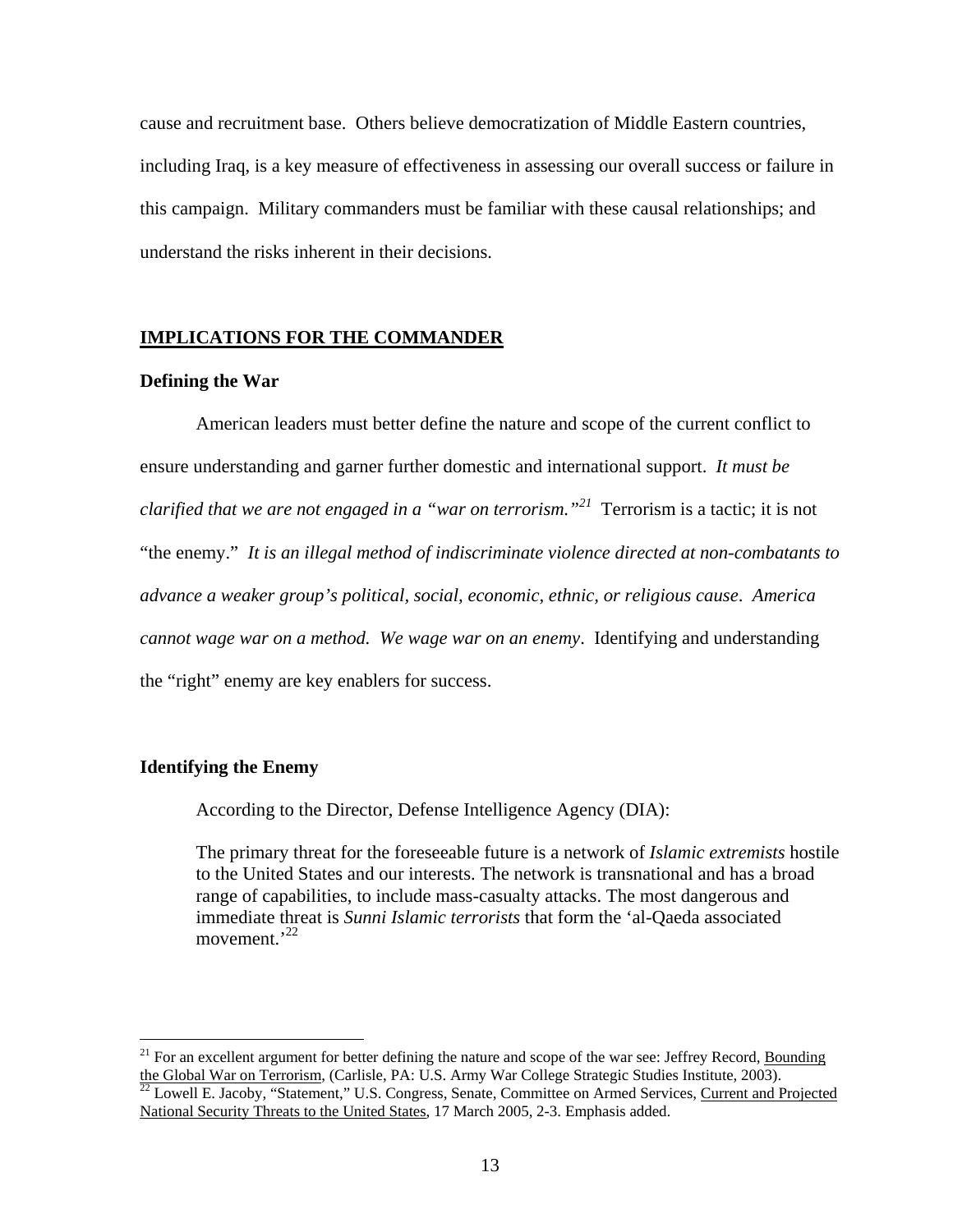The 9/11 Commission Report also addressed the threat: "the enemy is not just 'terrorism,' some generic evil. This vagueness blurs the strategy. The catastrophic threat at this moment in history is more specific. It is the threat posed by Islamist terrorism especially the al Qaeda network, its affiliates, and its ideology."<sup>23</sup> Bin Laden views this as "a religious war, a war for Islam against infidels, and therefore, inevitably, against the United States, the greatest power in the world of infidels."24 Furthermore, *he believes that there has been a "clear declaration of war by the Americans against God, His Prophet, and the Muslims.*"<sup>25</sup> Accordingly, he has called on all Muslims to conduct jihad to defend Islam. Bruce Hoffman, a terrorism expert, testified that "for the religious terrorist, violence first and foremost is a sacramental act or a divine duty."26 *Islamic extremists truly believe they are acting in accordance with Allah's will.* They will not stop until they have defeated the U.S.; overthrown apostate rulers; and reestablished the caliphate—or until they have been captured or killed. Every instrument of national and international power must be used to stop them.

*Our enemy is Islamic extremists. It is not Islam, terrorism, or a radical ideology.*  According to the Director, DIA: "We now face an 'al-Qaeda associated movement' of likeminded groups who interact, share resources, and work to achieve shared goals."<sup>27</sup> It is this "like-mindedness" that creates a self-replicating organization. Cutting-off the head will not kill the extremist snake. Their common, radical ideology allows for decentralized command and control, as well as operations. Terrorist operatives have fully accepted and internalized their extremist version of the "commander's intent and guidance."

 $^{23}$  National Commission on Terrorist Attacks, The  $9/11$  Commission Report: Final Report of the National Commission on Terrorist Attacks upon the United States, (NY, London: 2004), 362.<br><sup>24</sup> Lewis, <u>The Crisis of Islam</u>, xv.<br><sup>25</sup> Lewis, <u>The Crisis of Islam</u>, xxvi.<br><sup>26</sup> Steven Strasser, ed., <u>The 9/11 Investigations</u>, (NY: P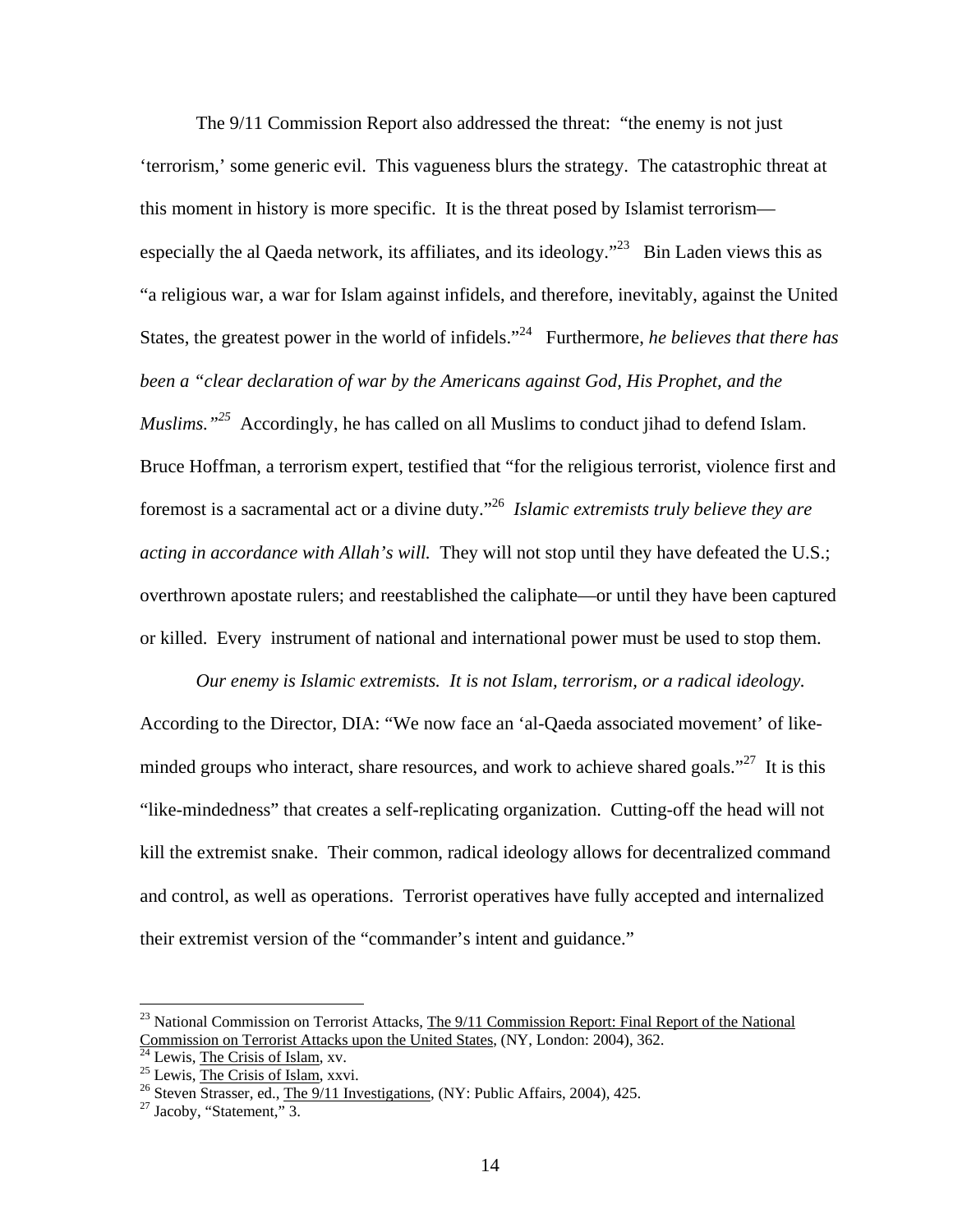## **Identifying Enemy and Friendly Centers-of-Gravity**

The extremists' center-of-gravity is not a tangible entity; it is not their leadership, their cadre of suicide bombers, or their support base. *Their center-of-gravity is their radical Islamic ideology.* An ideology poignantly shaped by sweeping historical events and societal disruptions. It is their litany of grievances against the West that feeds the hatred and fuels the ideology. Many Muslims sincerely believe that America is attacking their faith. Bin Laden eloquently argues that Islam has been humiliated and disgraced for "more than eighty years;"<sup>28</sup> a timeframe coinciding with the downfall of the Ottoman Empire. This theme resonates with many disenfranchised Muslims. Bernard Lewis describes the appeal of an Islamic-based solution:

In a time of intensifying strains, of faltering ideologies, jaded loyalties, and crumbling institutions, an ideology expressed in Islamic terms offered several advantages: an emotionally familiar basis of group identity, solidarity, and exclusion; an acceptable basis of legitimacy and authority; and immediately intelligible formulation of principles for both a critique of the present and a program for the future.<sup>29</sup>

One of America's greatest—and most formidable—tasks is to counter the charges of being "anti-Muslim." *We must undermine the legitimacy of, and perceived need for, a worldwide defensive jihad against America*. We must effectively convey that we are not a threat to Islam. The U.S. military plays a supporting—not lead—role in this effort. In fact, many argue the less armed aggression, the better. We must win the diplomatic and humanitarian war of words and deeds. *Only then can we attack the extremists' center-ofgravity by de-legitimizing their ideology. This will sever their support base, and lead to their* 

<sup>&</sup>lt;sup>28</sup> Lewis, The Crisis of Islam, xv.

<sup>29</sup> Lewis, The Crisis of Islam, 22.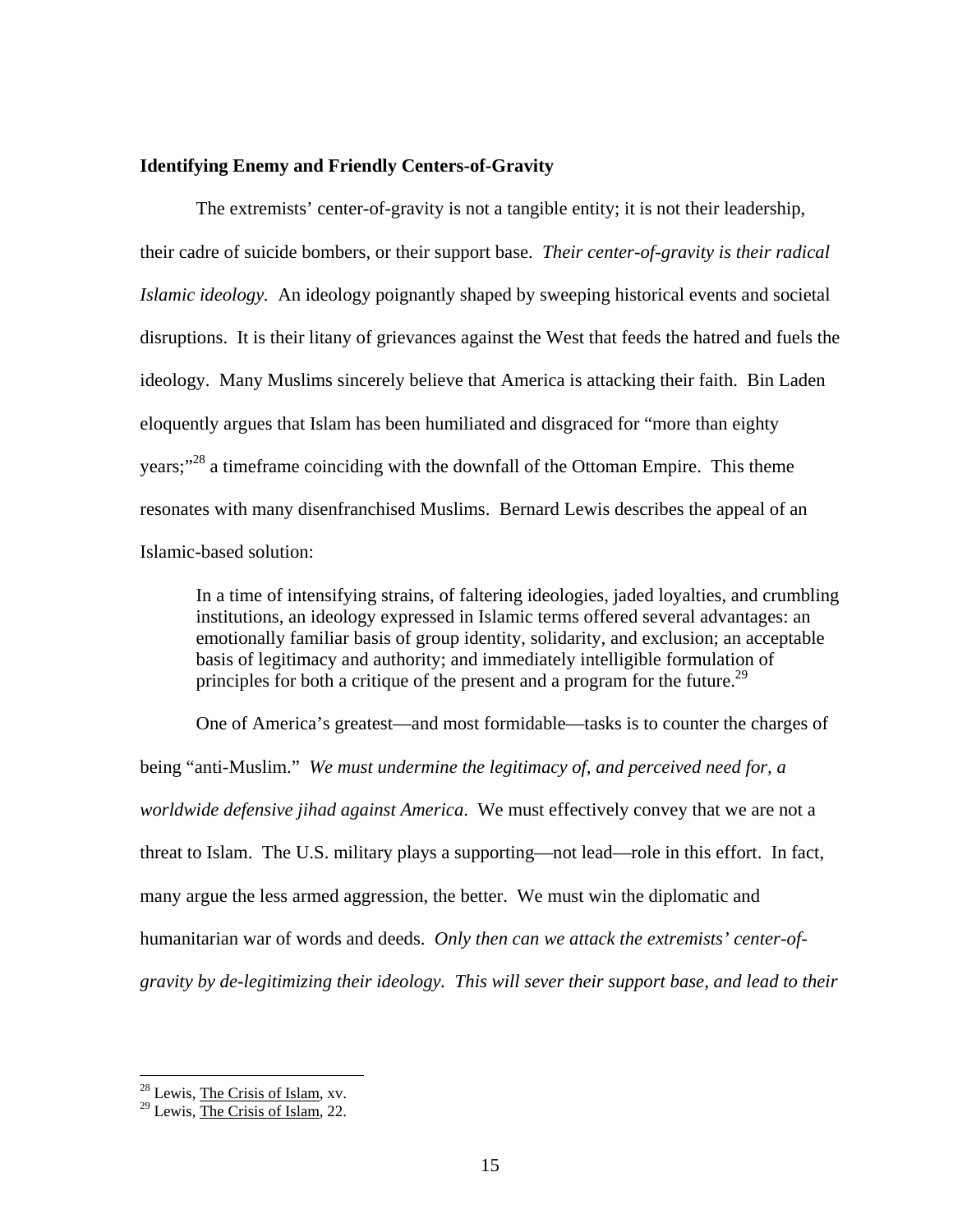*marginalization. We will never be able to completely attrite the enemy or eliminate their radical beliefs. We can, however, isolate and contain them.* 

One of our greatest potential assets in this endeavor is the silent majority of moderate Muslims. *They are a critical—yet unrealized—friendly center-of-gravity.* We must focus on gaining their support. Our efforts to address and assuage their concerns have thus far failed. According to the Director, DIA: "*Multiple polls show favorable ratings for the United States in the Muslim world at all-time lows*.Across the Middle East, surveys report suspicion over U.S. motivation for the War on Terrorism. Overwhelming majorities in Morocco, Jordan, and Saudi Arabia believe the U.S. has a negative policy toward the Arab world."30 Fortunately, however, America is still capable of turning the tide of public opinion. Akbar Ahmed, an Islamic religious scholar, summed-up the Muslim majority view during a recent British Broadcasting Company interview:

At the moment there is still time. Muslims are not extremists but ordinary people wanting to live peaceful lives. If non-Muslim governments understand Muslim aspirations, respect Muslim sensitivities, show compassion for Muslim sufferings, then there is no reason why differences in faith, in themselves, should be a cause of conflict. What is needed, easy to say, difficult to achieve, is mutual understanding.<sup>31</sup>

America cannot wage this battle alone. *This war is an alliance-versus-alliance undertaking.* The enemy is a loosely-affiliated network of highly-dedicated transnational terrorists fueled by a radical Sunni ideology. According to terrorism expert Rohan Gunaratna: "Al Qaeda is responding by building a multinational alliance of terrorist groups. Advancing the concept of the universality of the battle, it is seeking to widen the conflict from the territorial to the global."32 Their ideological-based alliance is tight; and unlikely to be broken. *America's most credible alliance has yet to form. Until moderate Muslims are* 

 $30$  Jacoby, "Statement," 17 March 2005, 4. Emphasis added.<br> $31$  Eerdmans' Publishing Co., The World's Religions, (Grand Rapids, MI: 1994), 342.

 $32$  Rohan Gunaratna, Inside Al Qaeda: Global Network of Terror, (NY: Berkley Books, 2003), 297.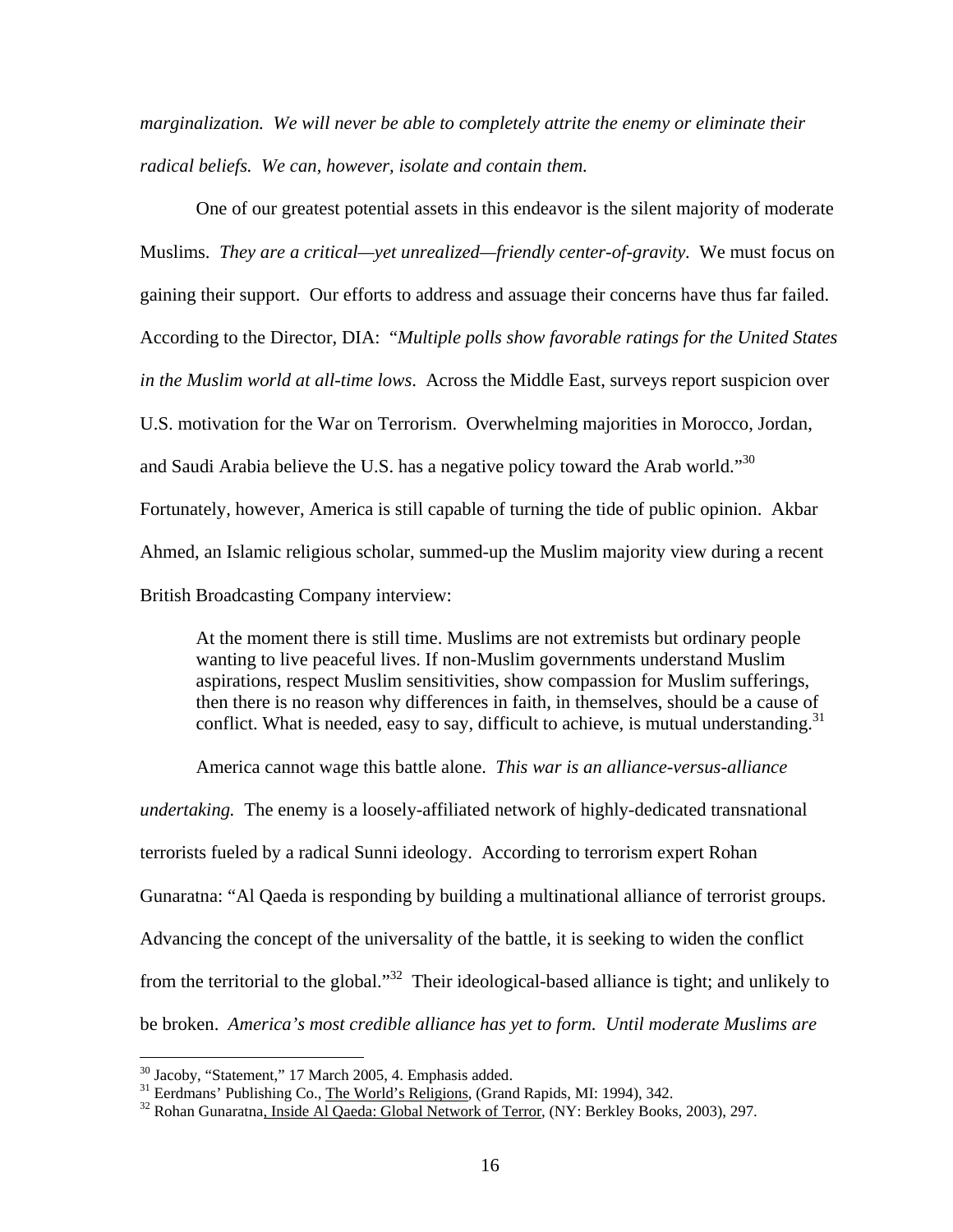*persuaded, cajoled, or otherwise drawn into the fray on our side, the war will not end—nor can we "win" in the classical military sense. Fellow Muslims are the only ones that can delegitimize, marginalize, and isolate the extremists.* U.S. diplomatic, economic, and military power alone cannot achieve our desired endstate. Military aggression—although sometimes warranted—can lead to strategic setbacks. What then, is our current strategy to win this war?

## **Strategies and Military Utilization**

There are several strategy-related documents relating to the GWOT, including: the *National Security Strategy; National Defense Strategy; National Military Strategy*; and *National Strategy for Combating Terrorism*. Their outlined objectives are similar; however, their terminology is somewhat different. Common objectives include: (1) protecting the homeland; (2) attacking terrorists and sponsors; and (3) preventing recruitment and the spread of their ideology. The *National Security Strategy* outlines a multi-dimensional approach to the war:

To defeat this threat we must make use of every tool in our arsenal—military power, better homeland defenses, law enforcement, intelligence, and vigorous efforts to cut off terrorist financing. The war against terrorists of global reach is a global enterprise of uncertain duration. America will help nations that need our assistance in combating  $t$ error. $33$ 

The national strategy also highlights the importance of an effective alliance; one that includes

moderate Muslims:

 $\overline{a}$ 

We will also wage a war of ideas to win the battle of international terrorism. This includes: supporting moderate and modern government, especially in the Muslim world, to ensure that the conditions and ideologies that promote terrorism do not find fertile ground in any nation; diminishing the underlying conditions that spawn terrorism by enlisting the international community to focus its efforts and resources on areas most at risk; and using effective public diplomacy to promote the free flow

<sup>&</sup>lt;sup>33</sup> The White House, The National Security Strategy of the United States of America, i.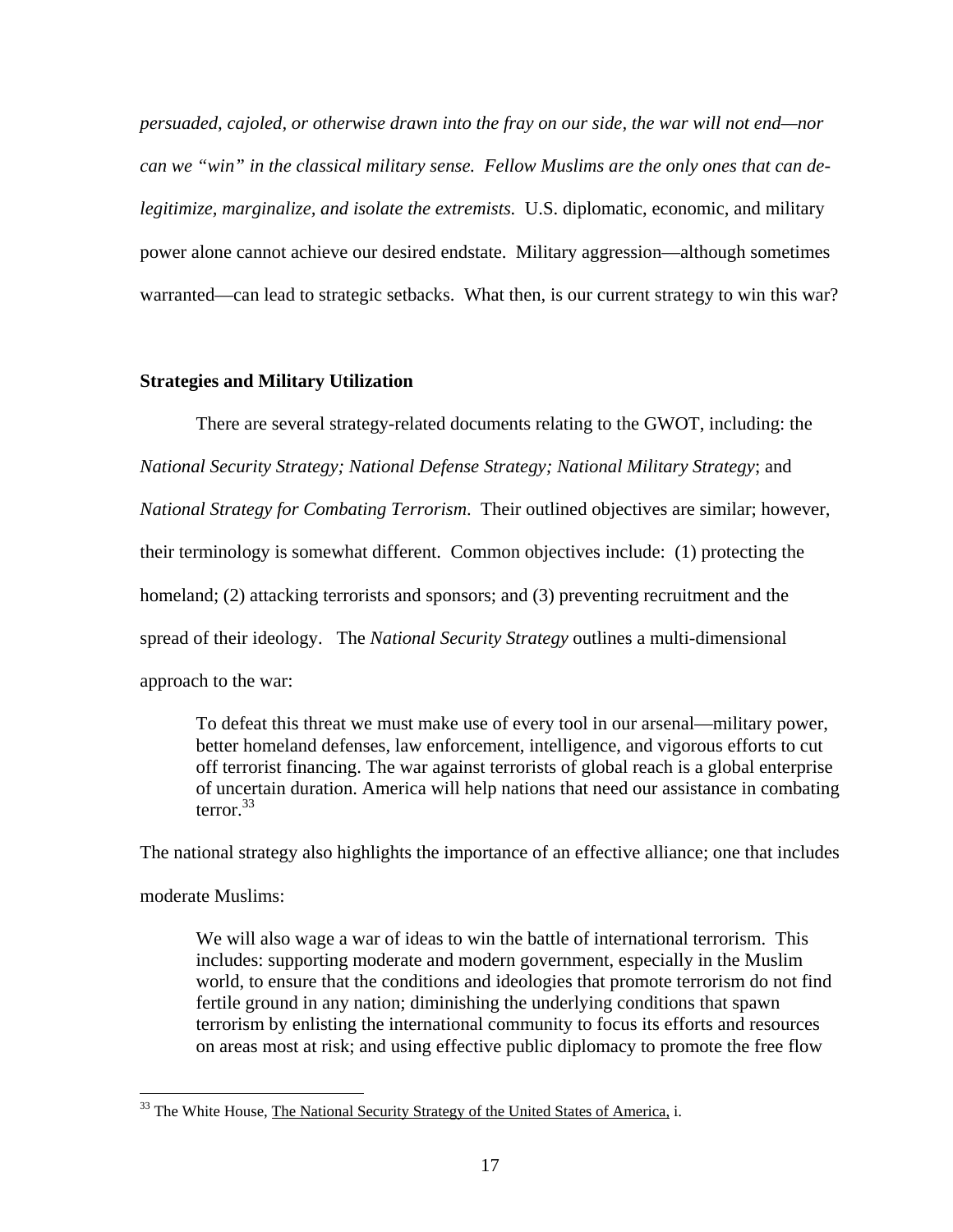of information and ideas to kindle the hope and aspirations of freedom of those societies ruled by the sponsors of global terrorism.<sup>34</sup>

The *National Strategy for Combating Terrorism* outlines four goals: *Defeat* terrorists and their organizations; *Deny* sponsorship, support, and sanctuary to terrorists; *Diminish* the underlying conditions that terrorists seek to exploit; and *Defend* U.S. citizens and interests at home and abroad.35 Similarly, the *National Defense Strategy* identifies three elements: *Protecting* the homeland; *countering* ideological support for terrorism; and *disrupting and attacking* terrorist networks.36 *They all emphasize a coordinated domestic and international response to the threat. The military has a prominent role, but is not the sole focus of effort.* 

What then, is the military's role? The military will remain a key player in punishing state-sponsors of terrorism if required, and capturing and killing terrorists. Joint forces also can assist in forward-deployed homeland defense, as well as working with other agencies within the continental U.S. This includes preemptive operations to neutralize emerging overseas threats. Furthermore, we can assist other nations in bolstering their military and intelligence capabilities to combat internal or regional threats. This includes security assistance; bilateral and multilateral training; exercises; educational programs; and other traditional theater security cooperation activities. According to the Deputy Commander, U.S. European Command: "The impact of these programs on an underdeveloped country with a struggling military or law enforcement component can be immense.<sup>37</sup>

We must, however, be cognizant of second-and third-order effects of our military actions. *Some have argued that there is a direct correlation between military action and* 

 $34$  Ibid., 6.

<sup>&</sup>lt;sup>35</sup> U.S. Government, <u>National Strategy for Combating Terrorism</u>, (Washington, D.C., 2003), 11-12.<br><sup>36</sup> Department of Defense, The National Defense Strategy of the United States of America, (Washington, D.C.,

<sup>2005), 8-9.</sup> 

 $37$  Charles F. Wald, "U.S. European Command and Transformation," Joint Force Quarterly,  $(2<sup>nd</sup>$  Quarter, 2005): 22.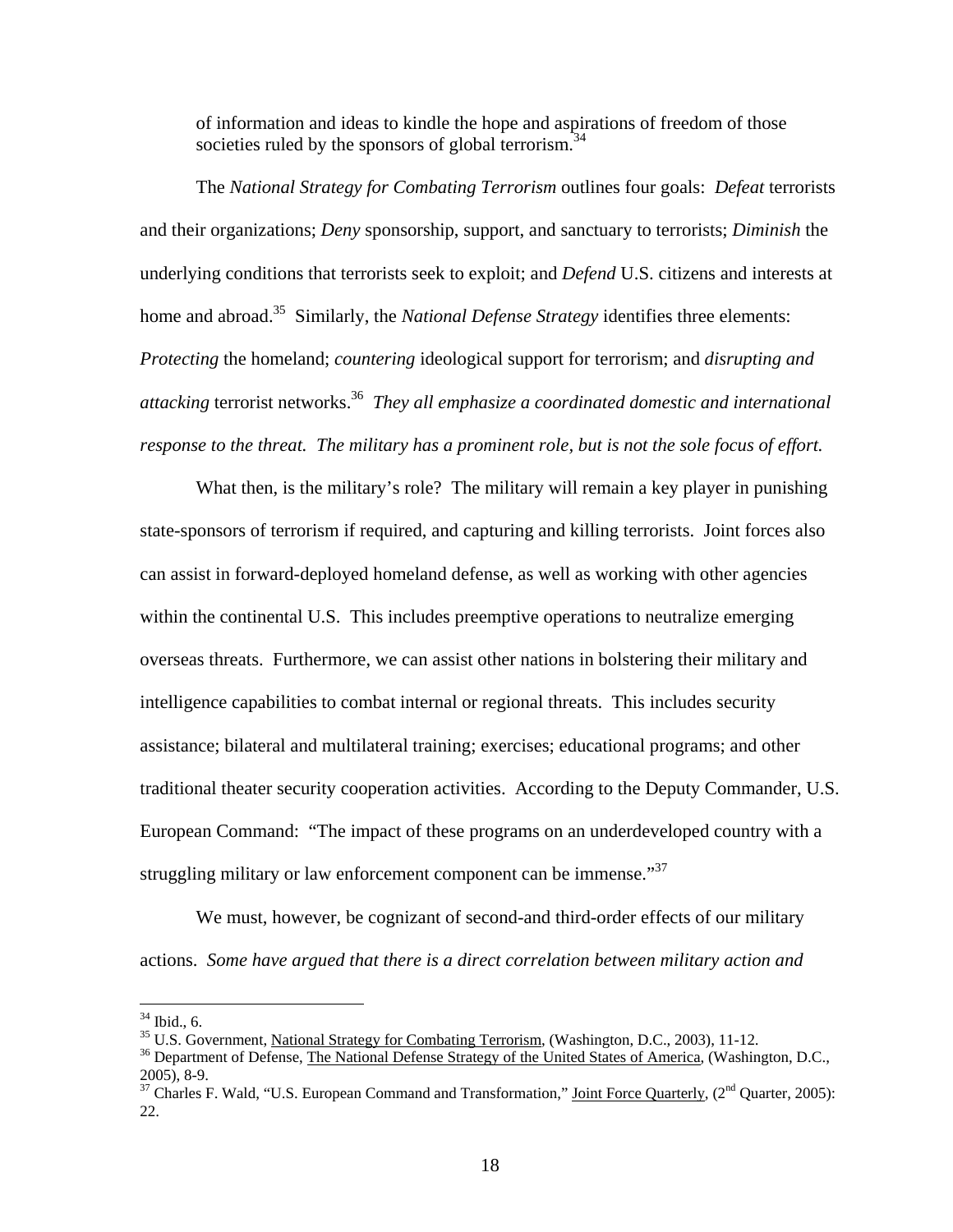*terrorist recruitment—the more we attack, the more they are able to recruit*. A delicate balance must be achieved. For the military commander, it is important to understand that for every offensive action, there may be an equally aggressive reaction. Their response may not even occur in the same region. An American-led action in Europe for instance, may provoke an asymmetrical terrorist response in the Pacific. Nevertheless, direct action military missions will remain a key component of our nation's overall GWOT effort.

## **Are We Winning?**

 $\overline{a}$ 

*Two years following 9/11, Secretary of Defense Donald Rumsfeld asked the combatant commanders a fundamental question: "Are we winning or losing the Global War on Terror?"* He stated: "Today, we lack metrics to know if we are winning or losing the global war on terror. Are we capturing, killing or deterring and dissuading more terrorists every day than the madrassas and the radical clerics are recruiting, training and deploying against us?"<sup>38</sup> The questions were difficult to answer. The  $9/11$  Commission Report subsequently reiterated the importance of such an assessment, with the caveat that: "measurements do not need to be quantitative: government cannot measure success in the ways that private firms can. But the targets should be specific enough so that reasonable observers—in the White House, the Congress, the media, or the general public—can judge whether or not the objectives have been obtained."<sup>39</sup>

The definition of success for the GWOT, however, remains elusive. It is—and will remain—difficult to measure. Eighteen months after the Secretary asked the question, the

<sup>&</sup>lt;sup>38</sup> Donald Rumsfeld, "Global War on Terrorism," memo to Gen. Dick Myers, Paul Wolfowitz, Gen. Pete Pace, Doug Feith, 16 October 2003. Found at: www.globalsecurity.org/military/library/policy/dod/rumsfeldd20031016sdmemo.htm

<sup>&</sup>lt;sup>39</sup> National Commission on Terrorist Attacks, The 9/11 Commission Report, 364.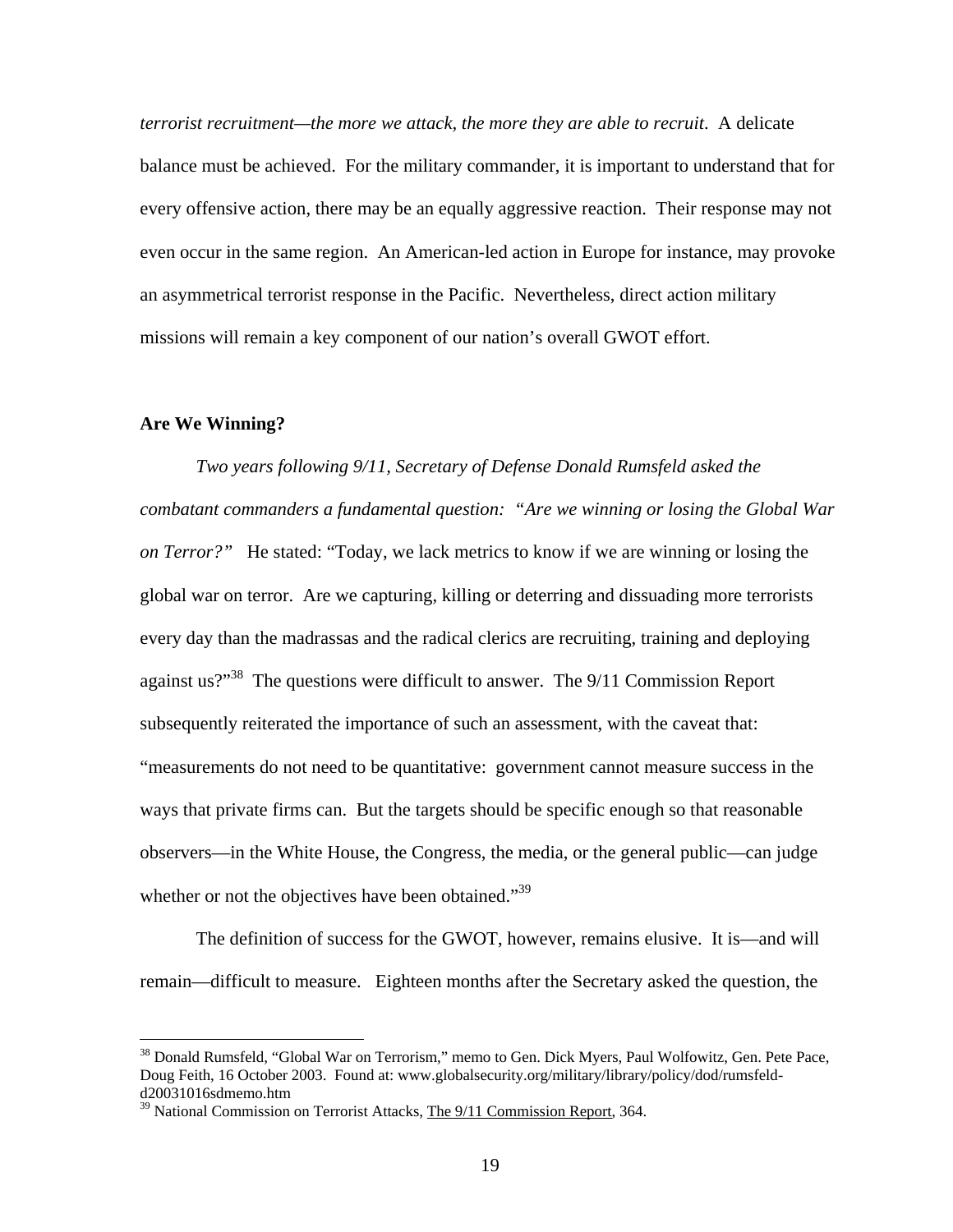Pentagon continues to struggle with specific, quantitative measures of effectiveness.

According to one report:

They [senior Pentagon officials] have come to see the war on terrorism as one of ideas as much as of kinetics, in which changing minds and managing perceptions is as important as killing or capturing terrorists. Success must be measured not by body counts and arrests but by democracy in the region, a steady decline in hateful rhetoric, and a sharp drop in the effectiveness of terrorist attacks.<sup>40</sup>

A more fundamental question is whether or not the war on terrorism can actually be

won? *The answer is no; not in a classical military sense*. Our alliance can succeed only by

isolating and marginalizing the current group of extremists. Ideologies and beliefs are

extremely difficult to kill, especially by physical means. The spread of Christianity is just

one historical example. Persecuted Christians were not driven into extinction; just the

opposite occurred, they flourished. Islamic fundamentalism has repeatedly emerged

throughout Muslim history—and it will continue to do so.

As outlined in our *National Strategy for Combating Terrorism*: "Victory against

terrorism will not occur as a single, defining moment. It will not be marked by the likes of

the surrender ceremony on the deck of the USS Missouri that ended World War II."<sup>41</sup>

Traditional wars also provided clear standards of measuring success in the form of territory gained and enemy forces destroyed or otherwise removed from combat. But these standards were always of limited utility against irregular enemies that fought to different standards of success, and they are of practically no use in gauging success against terrorist threat like al-Qaeda.<sup>42</sup>

Gauging success or failure will remain one of the most difficult and elusive aspects of the

GWOT. Commanders must recognize this, and remain engaged in the assessment process.

## **CONCLUSION**

<sup>&</sup>lt;sup>40</sup> Christian Lowe, "Is United States winning anti-terrorism campaign?", <u>Navy Times</u>, 04 April 2005, 26.<br><sup>41</sup> U.S. Government, <u>The National Strategy for Combating Terrorism</u>, 12.<br><sup>42</sup> Record, Bounding the Global War on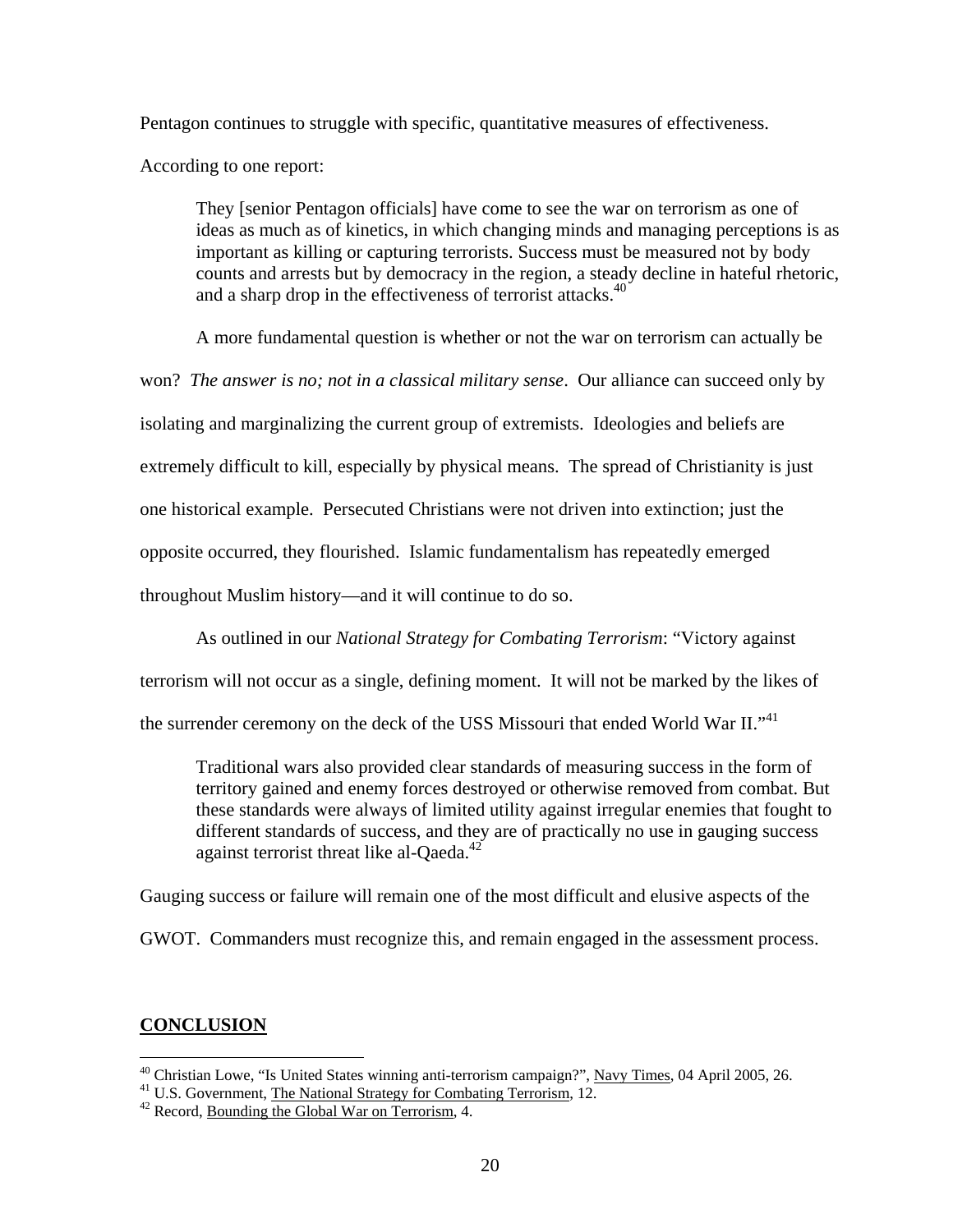The U.S. military will continue to be an integral component of America's GWOT. Yet despite more than three years of effort, fundamental questions remain concerning the nature and scope of the conflict. Debates over these issues will impact our national security and military strategies for the foreseeable future. This paper makes the following arguments:

- This is not a "clash of civilizations." Our confrontation is not with Islam.
- *Our war is against extremist elements within Islam; elements who espouse a radical ideology and the use of terrorism.*
- *Tension between Muslim fundamentalists and moderates is not new. Revivalist movements have emerged throughout Islamic history in response to real or perceived threats. Today's movement is closely related to those of the past.*
- *Muslim and Western societies differ in their views on relationships between the government, religion, and society. Secularism will remain a contentious issue.*
- *Many Islamic fundamentalists view democratic governance as evil because they believe the will of the people supercedes the will of God in democracies.*
- The difference between an Islamic fundamentalist and an Islamic extremist is *defined by their actions, not their beliefs. A fundamentalist becomes an extremist when they resort to terrorism to achieve their goals.*
- *Muslim societies have been destabilized, leading to many grievances.*
- *American foreign policy is seen by many, including moderate Muslims, as anti-Muslim. Others believe we will be hated for our values regardless of our policies.*
- We are not engaged in a "war on terrorism." Terrorism is a tactic. Terrorism is *an illegal method of indiscriminate violence directed at non-combatants to advance a weaker group's political, social, economic, ethnic, or religious cause*.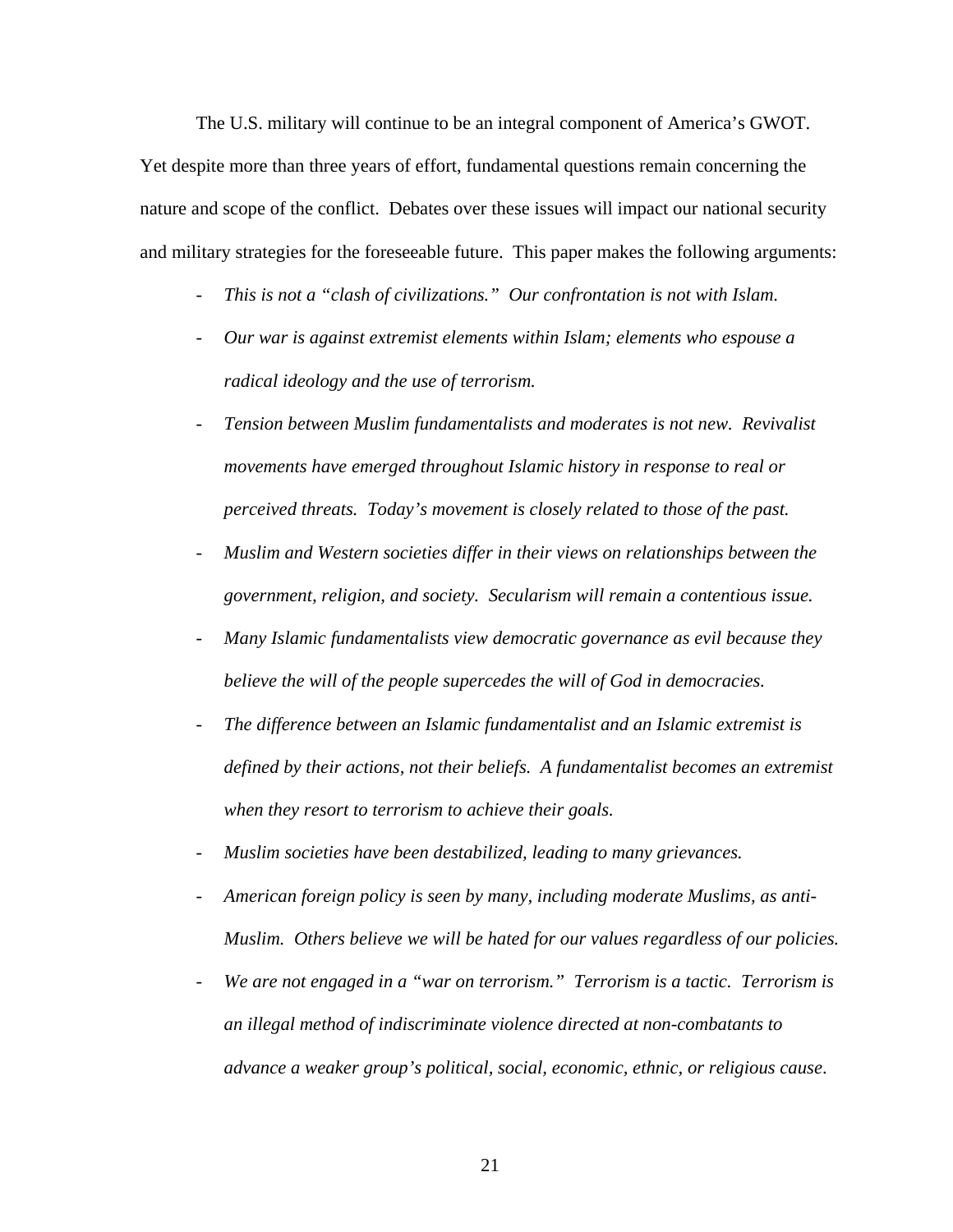- *We wage war on an enemy. Our enemy is Islamic extremists. It is not Islam, terrorism, or a radical ideology.*
- *Defensive jihad is conducted to defend the faith, and is a religious duty of all Muslims. Bin Laden believes America is a threat to Islam, and has called for jihad. Extremists truly believe they are acting in accordance with Allah's will.*
- *We must undermine the legitimacy of, and perceived need for, jihad. We must effectively convey that we are not a threat to Islam.*
- The enemy's center-of-gravity is their radical Islamic ideology.
- *We must win the diplomatic war of words and deeds. Only then can we attack the extremists' center-of-gravity by de-legitimizing their ideology. This will sever their support base, and lead to their marginalization.*
- - *We will never be able to completely attrite the enemy or eliminate their radical beliefs. We can, however, isolate and contain them.*
- *Our greatest potential asset in this endeavor is the silent majority of moderate Muslims. They are a critical—yet unrealized—friendly center-of-gravity.*
- *This is a war of alliances. America's most credible alliance has yet to form. Until moderate Muslims join our side, the war will not end. We cannot "win" this war in the classical military sense. Fellow Muslims are the only ones that can de-legitimize, marginalize, and isolate the extremists.*
- *Our national strategies emphasize a coordinated domestic and international response to the threat. The military has a role, but is not the sole focus of effort.*
- *Military actions must be balanced. There is a correlation between military action and terrorist recruitment—the more we attack, the more they are able to recruit.*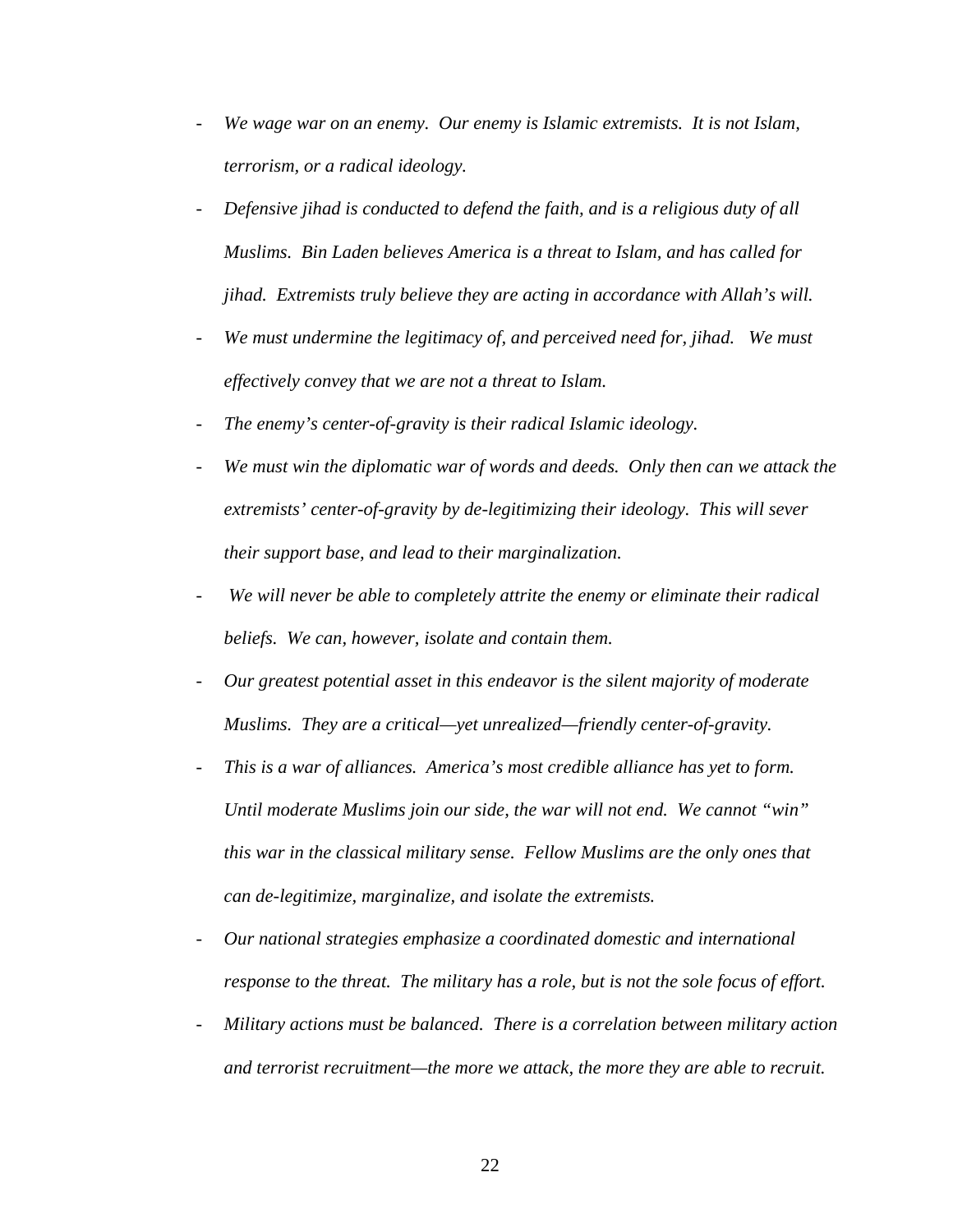- *The definition of success for the GWOT will remain elusive.* 

## **Bibliography**

- Anonymous (aka Michael Scheuer). Through Our Enemies' Eyes. Washington, D.C., Brassey's Inc., 2002.
	- \_\_\_\_\_\_\_\_. Imperial Hubris. Washington, D.C., Brassey's Inc., 2004.
- Armstrong, Karen. Islam: A Short History. NY: Modern Library, 2002.
- Benjamin, Daniel and Steven Simon. The Age of Sacred Terror. NY: Random House, 2003.
- Bodansky, Yossef. Bin Laden: The Man Who Declared War on America. Roseville, CA: Prima Publishing, 2001.
- Eerdmans' Publishing Co. The World's Religions. Grand Rapids, MI: 1994.
- Ehrenfeld, Rachel. Funding Terrorism: How Terrorism is Financed and How to Stop It. Chicago: Bonus Books, 2005.
- Frum, David and Richard Perle. An End to Evil: How to Win the War on Terror. NY: Random House, 2003.
- Gunaratna, Rohan. Inside Al Qaeda: Global Network of Terror. NY: Berkley Books, 2003.
- Huntington, Samuel P. The Clash of Civilizations and the Remaking of World Order. NY: Simon & Schuster, 1996.
- Lewis, Bernard. The Crisis of Islam: Holy War and Unholy Terror. NY: Random House Inc., 2003.
- National Commission on Terrorist Attacks. The 9/11 Commission Report: Final Report of the National Commission on Terrorist Attacks upon the United States. NY: 2004.
- Netanyahu, Benjamin. Fighting Terrorism: How Democracies Can Defeat the International Terrorist Network. NY: Farrah, Strauss, ad Giroux, 2001.
- Pillar, Paul R. Terrorism and U.S. Foreign Policy. Washington, D.C.: Brookings Institute Press, 2001.
- Pipes, Daniel. "Who is The Enemy?", Commentary, (January 2002): 21-27.
- Record, Jeffrey. Bounding the Global War on Terrorism. Carlisle, PA: U.S. Army War